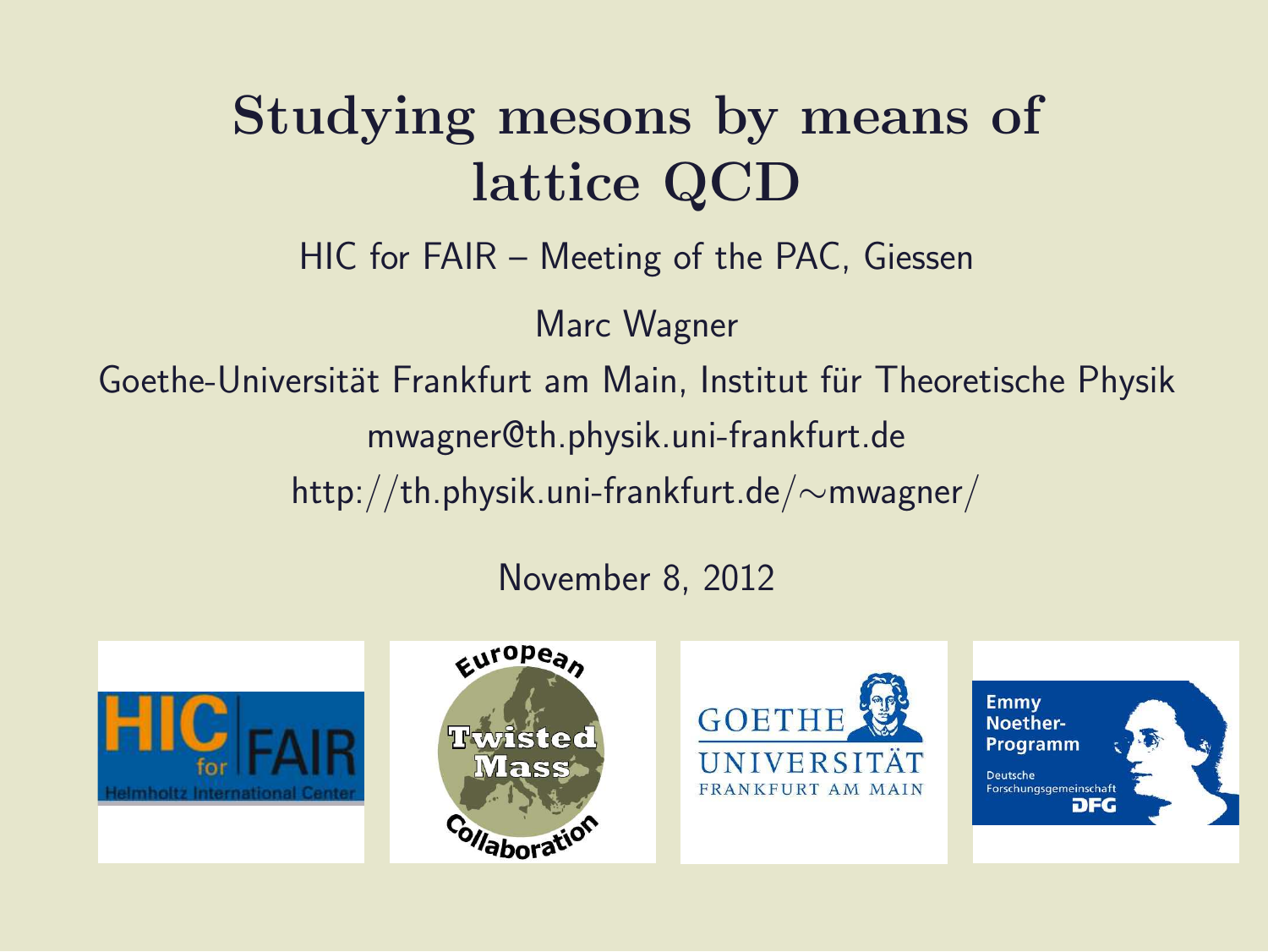### Lattice activities of Expert Group 1

• I will speak about a specific topic within the lattice activities of the HIC for FAIR Expert Group 1

"spectroscopy of mesons, studying the structure of mesons"

(and related projects).

• There are other topics as well, which I will not discuss today; in particular also a lot of lattice work has been done and there are many impressive and nice results regarding "QCD at finite temperature and density" (cf. e.g. talks by Owe Philipsen at previous PAC meetings).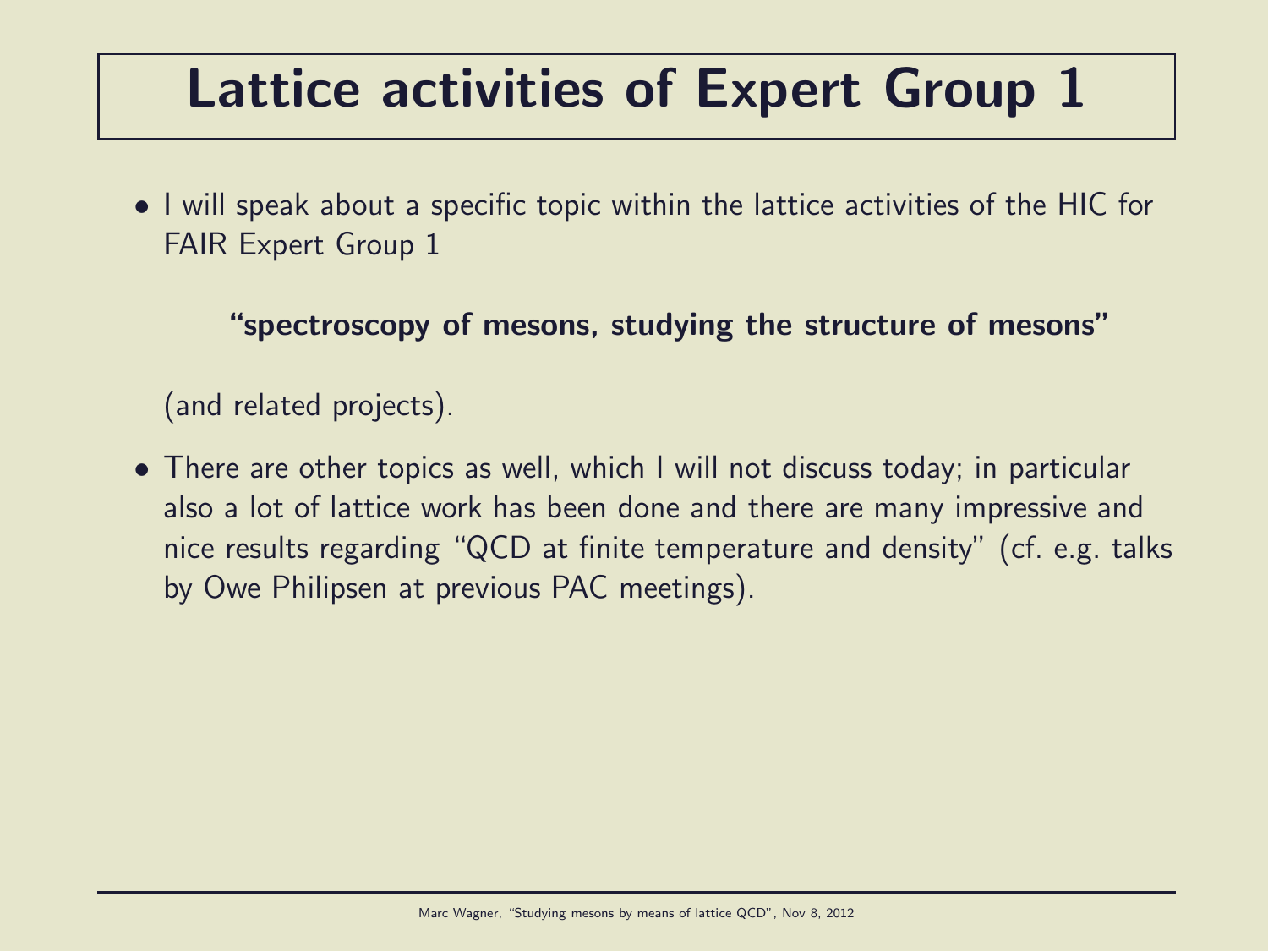# Goals, motivation (1)

- Compute the meson spectrum as fully as possible using lattice QCD:
	- $-$  In particular consider all mesons with at least one s or c quark, i.e.
		- $*$  kaons (strange-light mesons,  $K$ ,  $\kappa = K_0^*(800)$ , ...),
		- \* D mesons (charm-light mesons, D,  $D^*$ ,  $D^{**} = \{D_0^*, D_1, D_2^*\}, ...$ ),
		- $*$   $D_s$  mesons (charm-strange mesons,  $D_s$ ,  $D_s^*$ ,  $D_{s0}^*$ ,  $D_{s1}$ ,  $D_{s2}^*$ , ...),
		- $*$  charmonium (charm-charm mesons,  $\eta_c$ ,  $J/\psi$ , ...),
		- \* "strangeonium" (strange-strange mesons,  $a_0(980)$ ,  $f_0(980)$ , ...).
	- Consider parity  $\pm$ , charge conjugation  $\pm$ , radial and orbital excitations.
	- Lattice QCD setup:
		- $*$  Lattice QCD  $\equiv$  from first principles (QCD), (ideally) no systematic errors.



 $* 2+1+1$  flavors of dynamical quarks (we [ETMC = European Twisted Mass Collaboration] are among the first to simulate the four lightest quark flavors  $[\rightarrow$  very realistic setup]).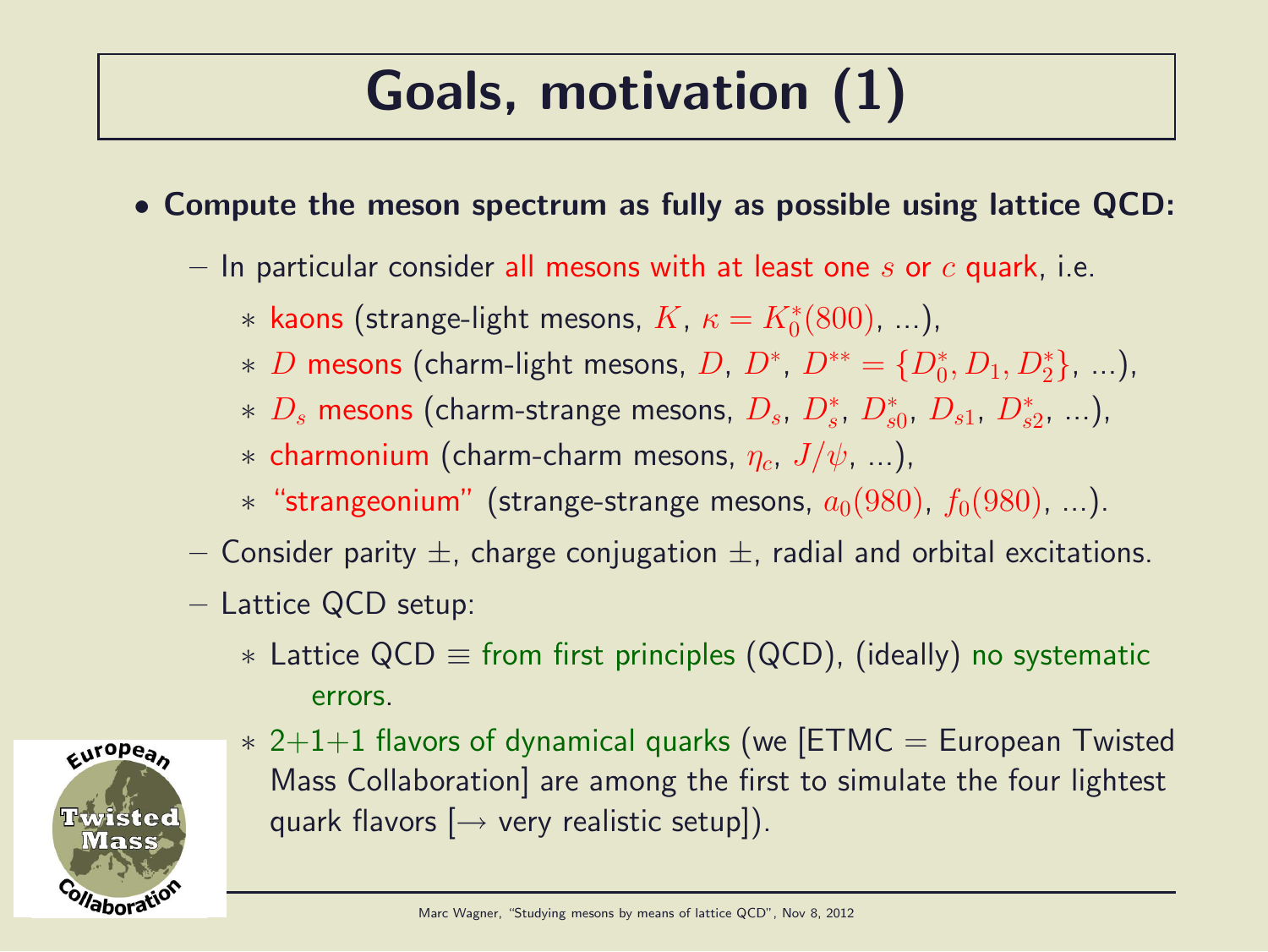## Goals, motivation (2)

#### • Experimental status (Particle Data Group): 73 known states.

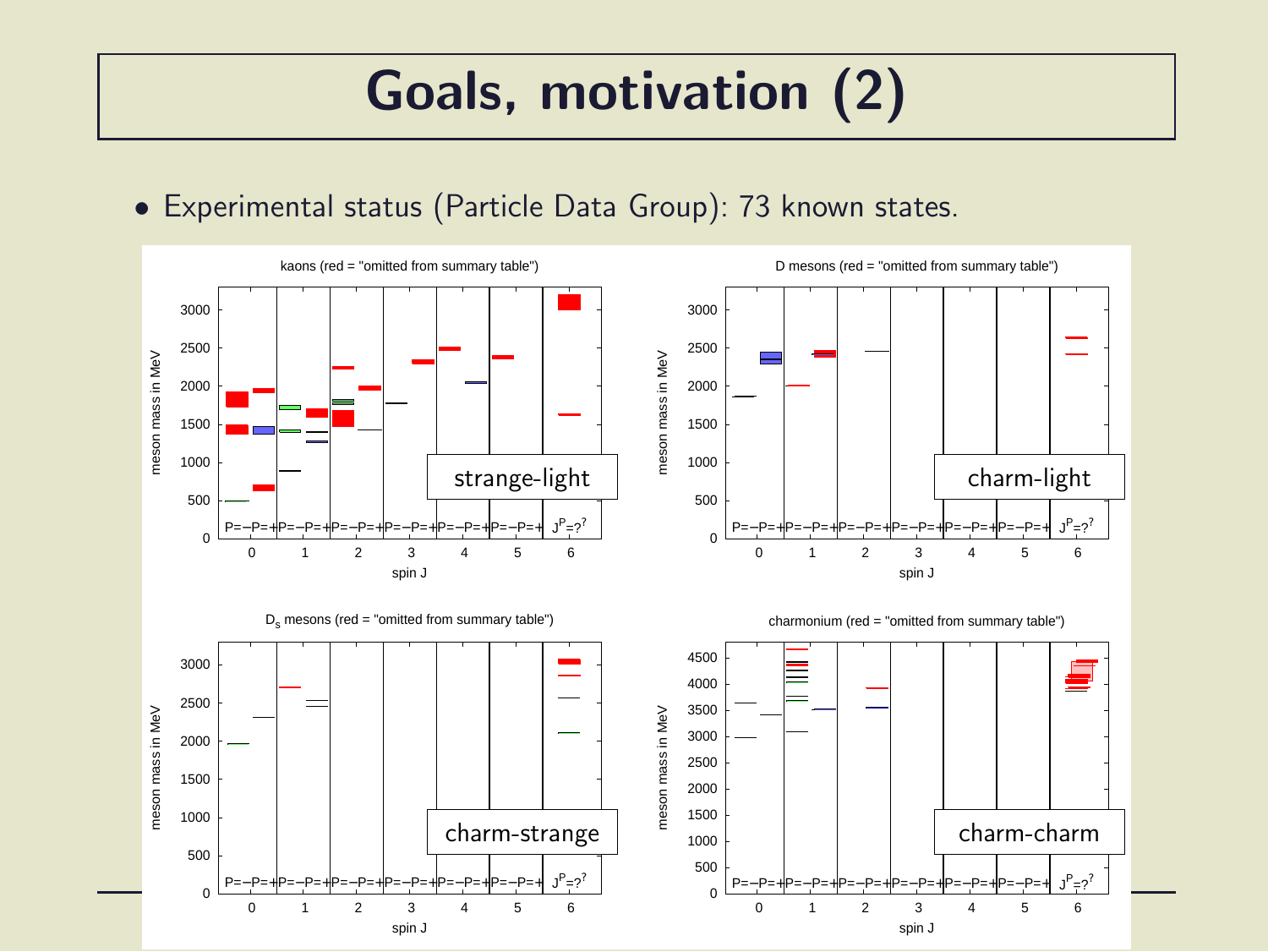## Goals, motivation (3)

- Why is a lattice computation of the  $s$  and  $c$  meson spectrum important?
	- $-$  Some mesons, e.g.  $D_s$ ,  $\eta_c$ ,  $J/\psi$ , have been measured experimentally with high precision and can also be computed on the lattice very accurately  $\rightarrow$  ideal candidates to test QCD by means of lattice QCD.
	- Some mesons are only poorly understood
		- $\rightarrow$  lattice QCD is the perfect tool to clarify the situation:
			- ∗ 31 meson states labeled with "omitted from summary table" (states colored red), i.e. vague experimental signals, experimental contradictions, states not well established.
			- $*$  Example  $D_{s0}^{\ast}(2317)$ ,  $D_{s1}(2460)$ : masses significantly lower than expected from quark models, almost equal or even lower than the corresponding  $D$  mesons; could be tetraquarks, ...
			- $*$  Example  $\kappa=K_{0}^{*}(800)$   $(I=1/2$   $\;\rightarrow$   $\bar{s}u)$ : part of a light scalar SU(3) nonet ... Why is the  $a_0(980)$   $(I = 1 \rightarrow \bar{d}u$ , belongs to the same nonet) heavier? Not understandable in a quark-antiquark picture.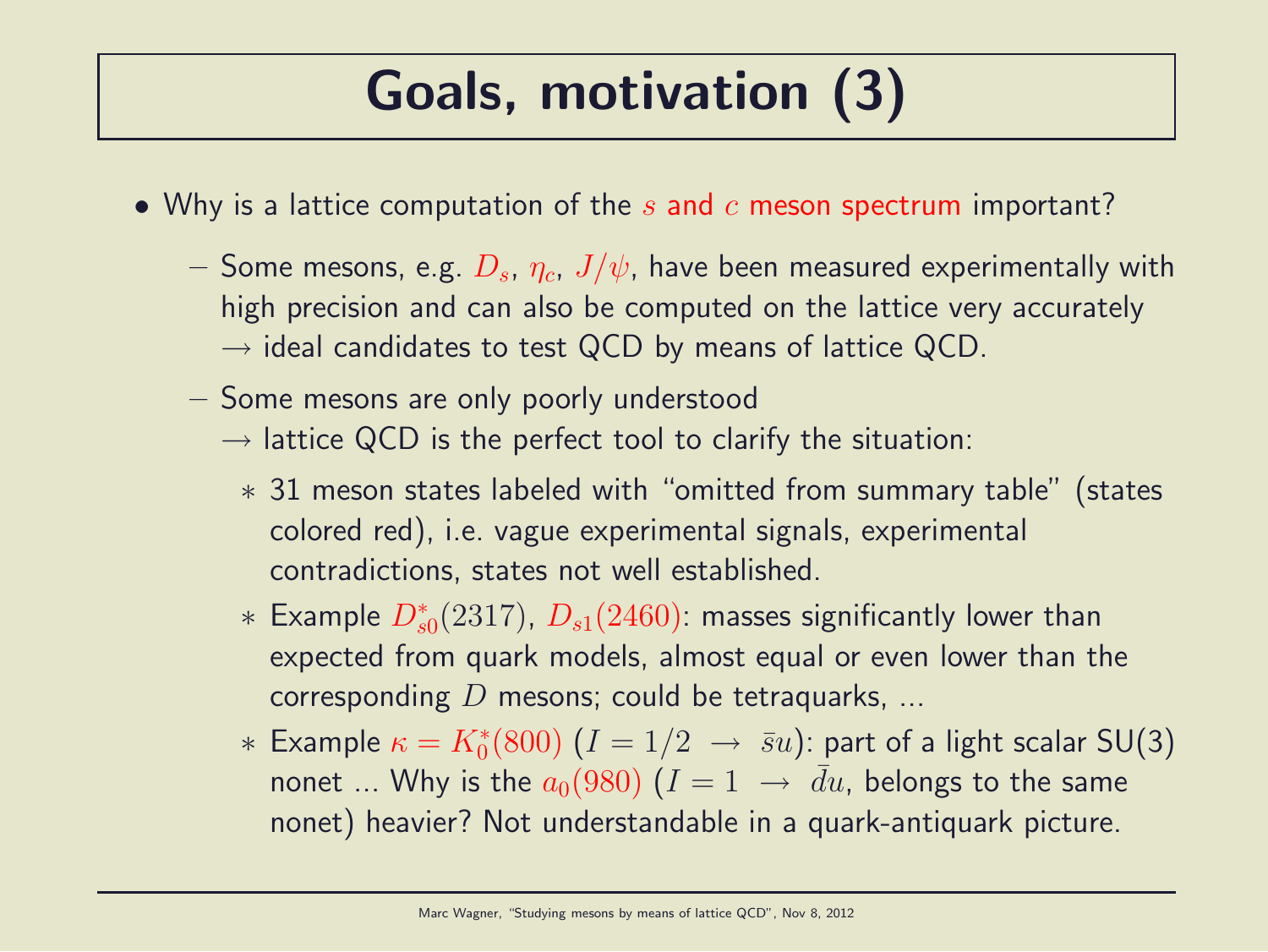## Goals, motivation (4)

- Why is a lattice computation of the  $s$  and  $c$  meson spectrum important?
	- Lattice QCD predictions of meson masses could give valuable input for future experiments.
	- Comprehensive new information expected from FAIR (PANDA) and other existing and new facilities (BABAR, Belle, CEBAF, CLEO, upgraded BES, CDF, D0, LHC, ...) ... i.e. a "hot topic".
	- Lattice results for the s and c meson spectrum exist, but no comprehensive picture available at the moment (different discretizations, scale setting methods, numbers of quark flavors, sometimes rather coarse lattice spacings, unphysically heavy  $u/d$  quarks, no extrapolations).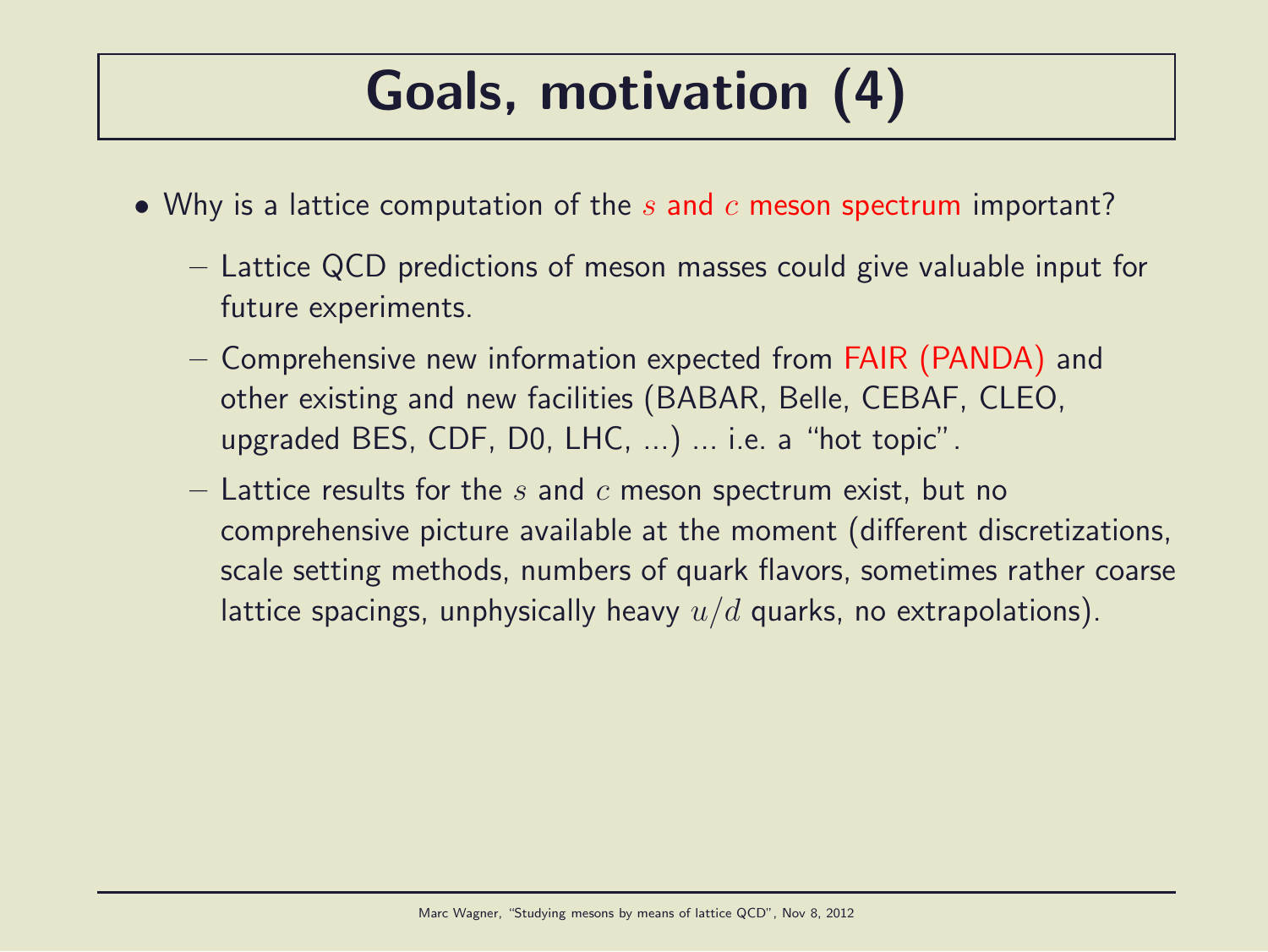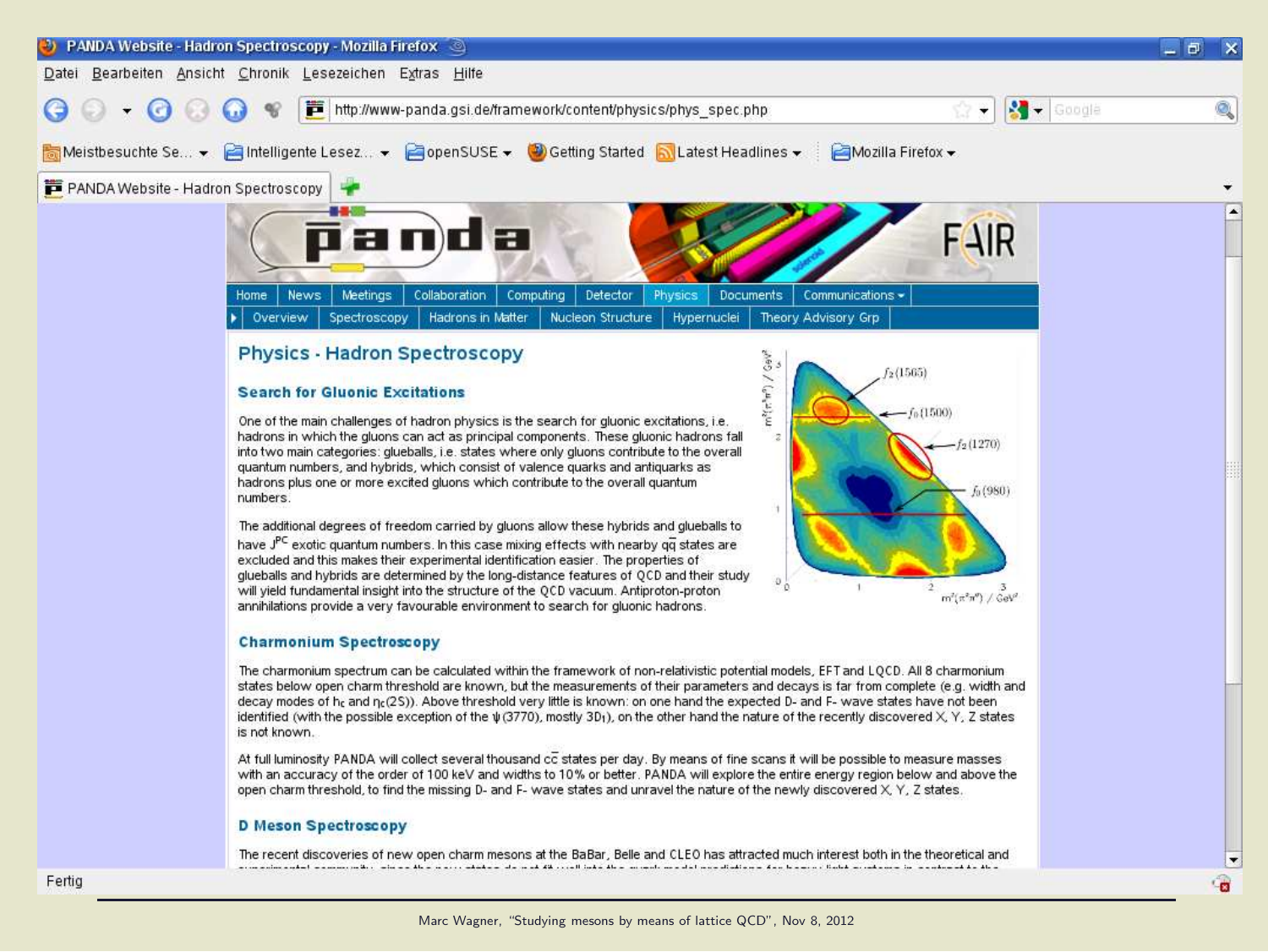### **Outline**

- A brief introduction into lattice QCD hadron spectroscopy.
	- QCD (quantum chromodynamics).
	- Hadron spectroscopy.
	- Lattice QCD.
- Three project examples:
	- (1) Masses of  $D$  and  $D_s$  mesons.
	- (2) Investigating tetraquark candidates.
	- (3) Heavy-heavy-light-light tetraquarks.
- List of further ongoing/planned projects.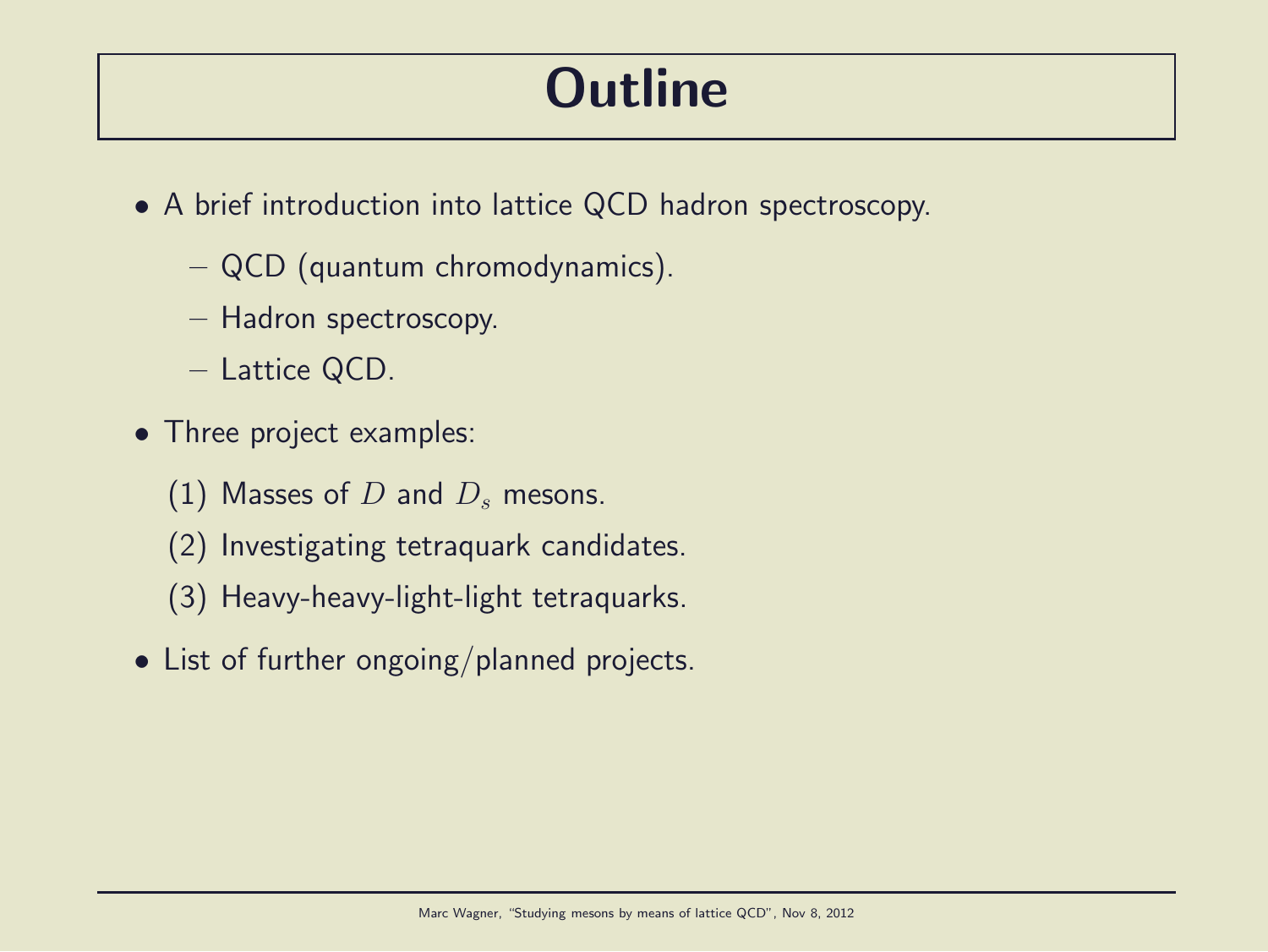# QCD (quantum chromodynamics)

- Quantum field theory of quarks (six flavors  $u, d, s, c, t, b$ , which differ in mass) and gluons.
- Part of the standard model explaining the formation of hadrons (usually mesons =  $q\bar{q}$  and baryons =  $qqq/\bar{q}\bar{q}\bar{q}$ ) and their masses; essential for decays involving hadrons.
- Definition of QCD simple:

$$
S = \int d^4x \left( \sum_{f \in \{u,d,s,c,t,b\}} \bar{\psi}^{(f)} \Big( \gamma_\mu \Big( \partial_\mu - i A_\mu \Big) + m^{(f)} \Big) \psi^{(f)} + \frac{1}{2g^2} \text{Tr} \Big( F_{\mu\nu} F_{\mu\nu} \Big) \right)
$$
  

$$
F_{\mu\nu} = \partial_\mu A_\nu - \partial_\nu A_\mu - i [A_\mu, A_\nu].
$$
  
*D* meson

• However, no analytical solutions for low energy QCD observables, e.g. hadron masses, known, because of the absence of any small parameter (i.e. perturbation theory not applicable)



 $\rightarrow$  solve QCD numerically by means of lattice QCD.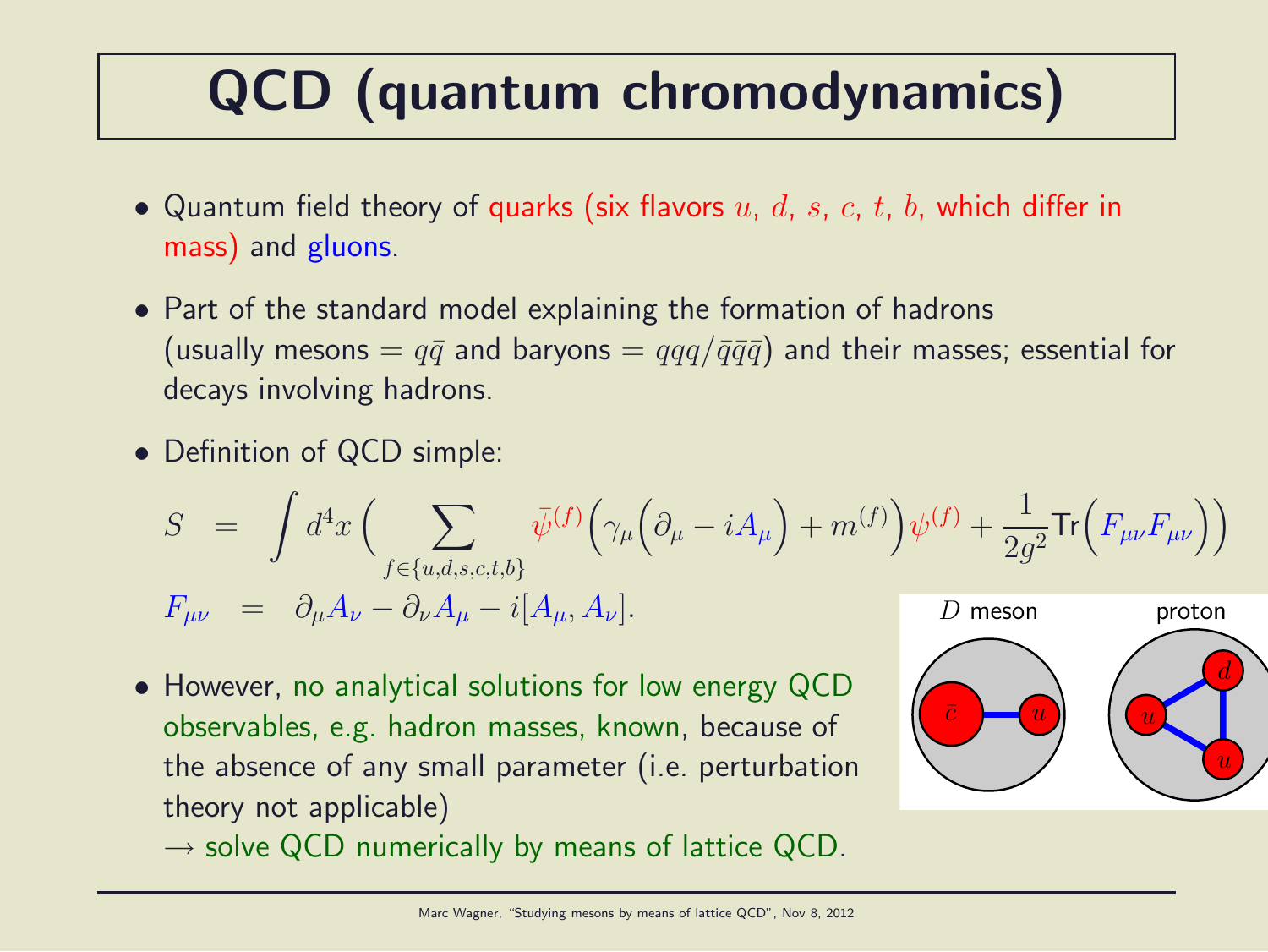# Hadron spectroscopy (1)

- Let  $O$  be a suitable "hadron creation operator", i.e. an operator such that  $\mathcal{O}|\Omega\rangle$  is a state containing the hadron of interest ( $|\Omega\rangle$ : QCD vacuum).
- More precisely: ... an operator such that  $\mathcal{O}|\Omega\rangle$  has the same quantum numbers  $(J^{PC},\,\mathsf{flavor})$  as the hadron of interest.

• Examples:

- **Kaon** 
$$
(K \rightarrow J^P = 0^-)
$$
 creation operator:  

$$
\mathcal{O}_K = \int d^3x \, \bar{s}(\mathbf{x}) \gamma_5 u(\mathbf{x}).
$$

 $-\,\,D$  meson  $(D\quad\rightarrow\quad J^P=0^-)$  creation operator:  $\mathcal{O}_D$  = Z  $d^3x\,\bar{c}(\mathbf{x})\gamma_5u(\mathbf{x}).$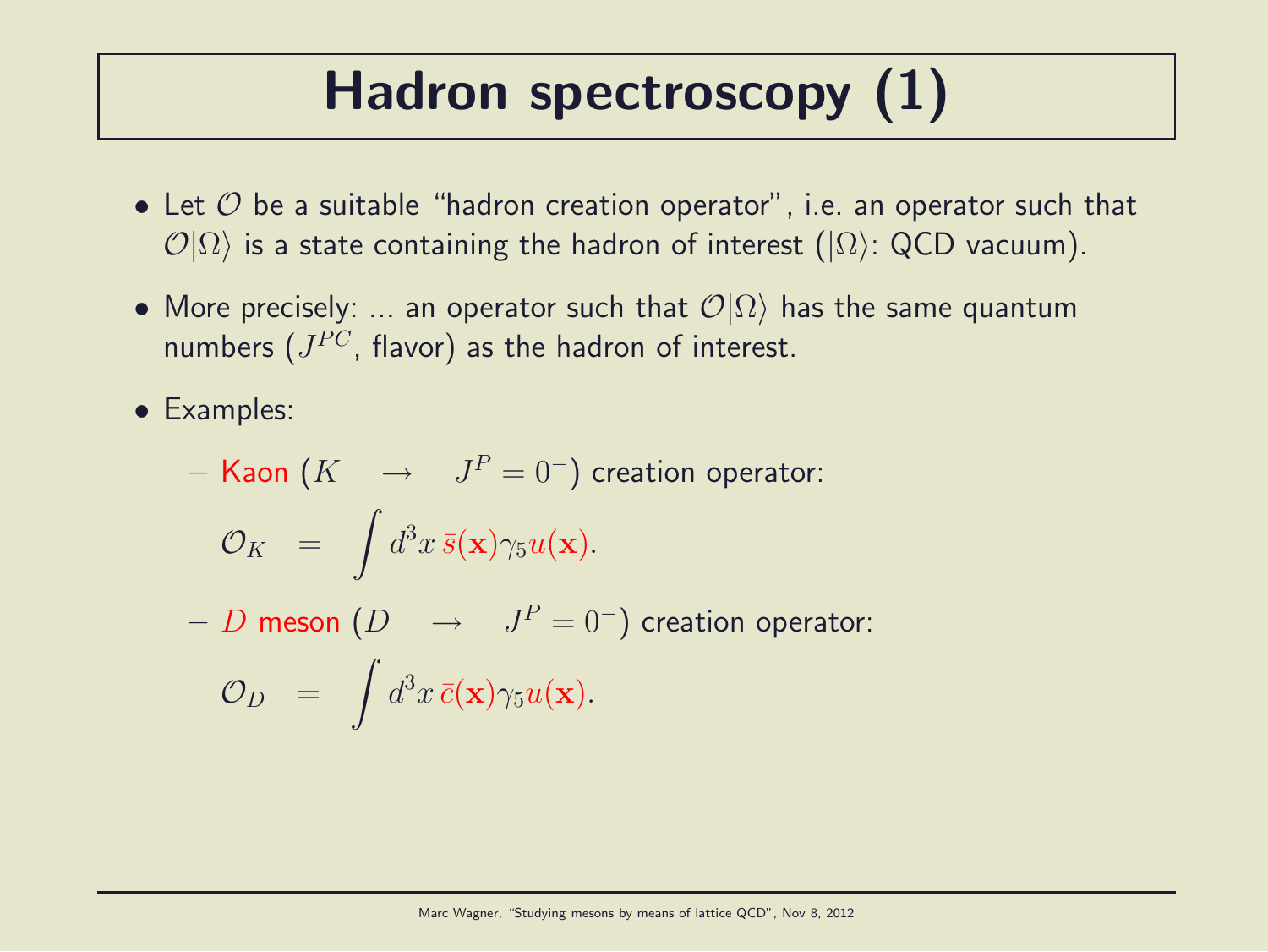### Hadron spectroscopy (2)

• Determine the mass of the ground state of the hadron of interest from the exponential behavior of the corresponding correlation function  $C$  at large Euclidean times  $T$ :

$$
\mathcal{C}(t) = \langle \Omega | \left( \mathcal{O}(t) \right)^{\dagger} \mathcal{O}(0) | \Omega \rangle = \langle \Omega | e^{+Ht} \left( \mathcal{O}(0) \right)^{\dagger} e^{-Ht} \mathcal{O}(0) | \Omega \rangle =
$$
  
\n
$$
= \sum_{n} \left| \langle n | \mathcal{O}(0) | \Omega \rangle \right|^{2} \exp \left( - (E_{n} - E_{\Omega}) t \right) \approx \text{(for } t \gg 1\text{)}
$$
  
\n
$$
\approx \left| \langle 0 | \mathcal{O}(0) | \Omega \rangle \right|^{2} \exp \left( - \underbrace{(E_{0} - E_{\Omega})}_{m \text{(hadron)}} t \right) \propto \exp \left( - m \text{(hadron)} t \right).
$$

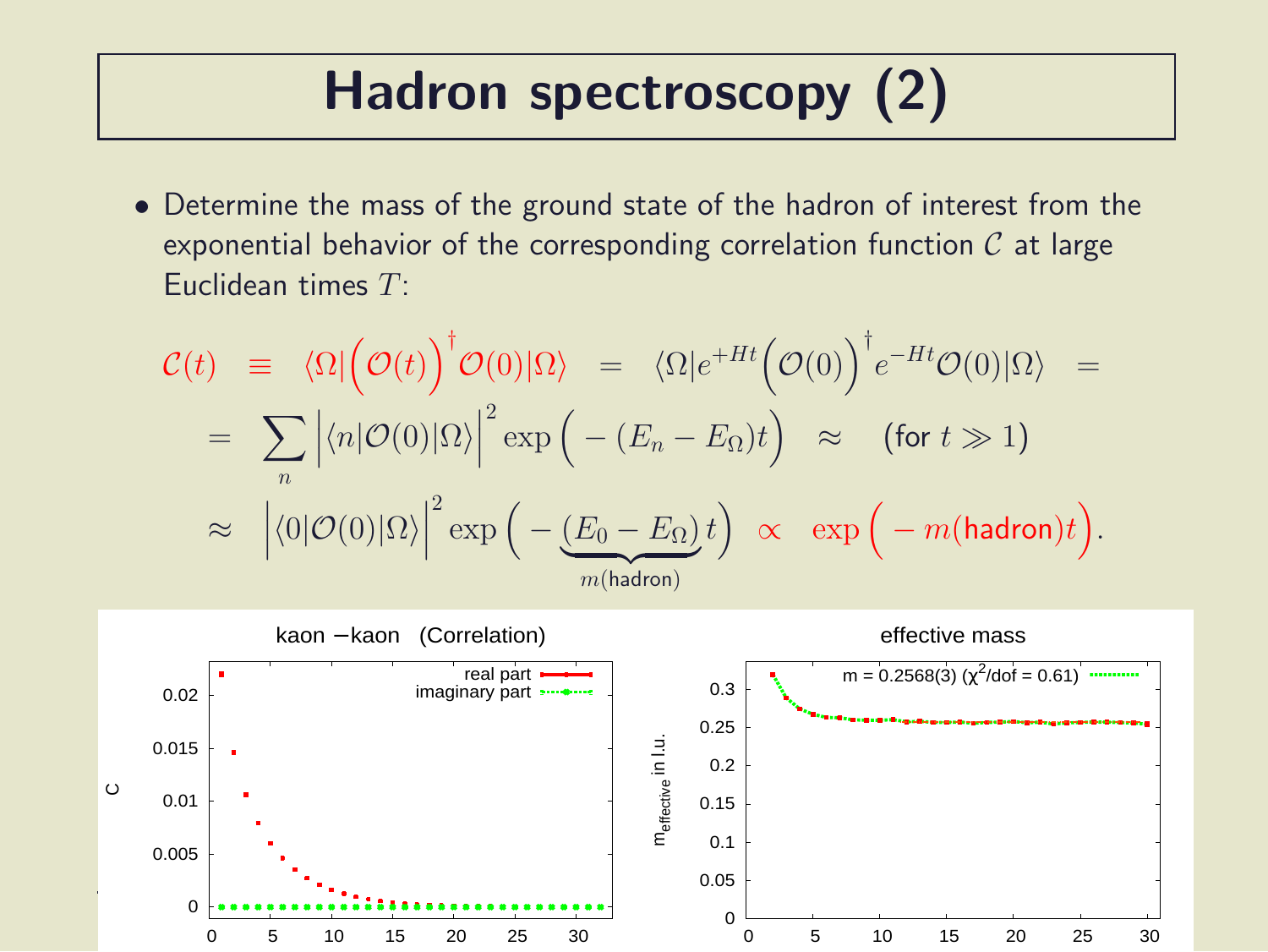# Lattice QCD (1)

- Goal: compute QCD correlation functions  $C$  of meson creation operators numerically (corresponding hadron masses can be read off from their exponential behavior).
- Use the path integral formulation of QCD,

$$
\mathcal{C}(t) = \langle \Omega | \left( \mathcal{O}(t) \right)^{\dagger} \mathcal{O}(0) | \Omega \rangle =
$$
  
= 
$$
\frac{1}{Z} \int \left( \prod_{f} D \psi^{(f)} D \bar{\psi}^{(f)} \right) DA_{\mu} \left( \mathcal{O}(t) \right)^{\dagger} \mathcal{O}(0) e^{-S[\psi^{(f)}, \bar{\psi}^{(f)}, A_{\mu}]}.
$$

- $|\Omega\rangle$ : ground state/vacuum.
- $(\mathcal{O}(t))^\dagger, \mathcal{O}(0)$ : functions of the quark and gluon fields (cf. previous slides).
- $\int (\prod_f D \psi^{(f)} \, D \bar \psi^{(f)} ) D A_\mu$ : integral over all possible quark and gluon field configurations  $\psi^{(f)}(\mathbf{x},t)$  and  $A_{\mu}(\mathbf{x},t).$

 $- \; e^{-S[\psi^{(f)}, \bar \psi^{(f)}, A_\mu]}.$  weight factor containing the QCD action.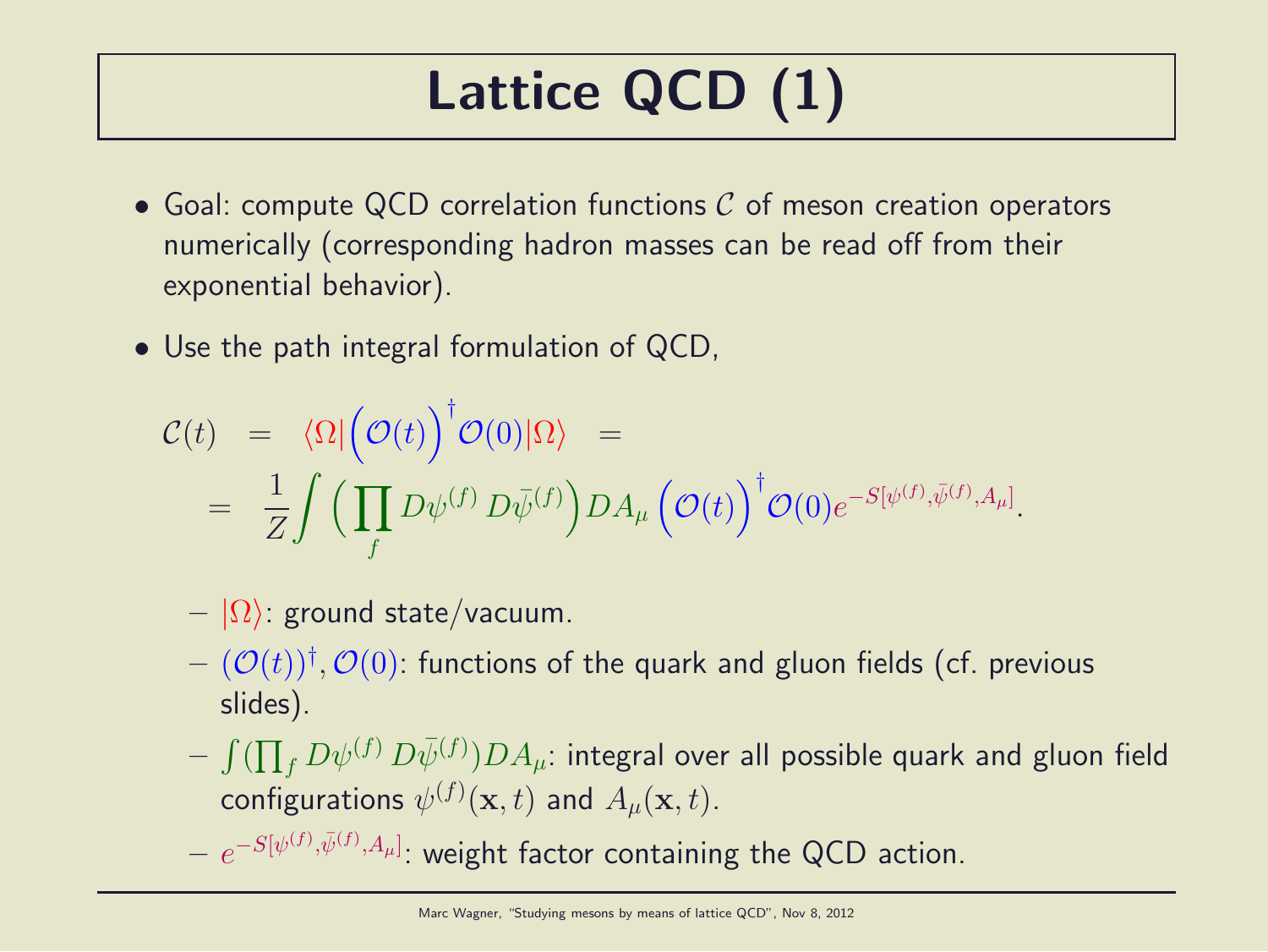# Lattice QCD (2)

- Numerical implementation of the path integral formalism in QCD:
	- Discretize spacetime with sufficiently small lattice spacing  $a \approx 0.05$  fm.  $0.10$  fm
		- $\rightarrow$  "continuum physics".
	- "Make spacetime periodic" with sufficiently large extension  $L \approx 2.0$  fm...4.0 fm (4-dimensional torus)

 $\rightarrow$  "no finite size effects".

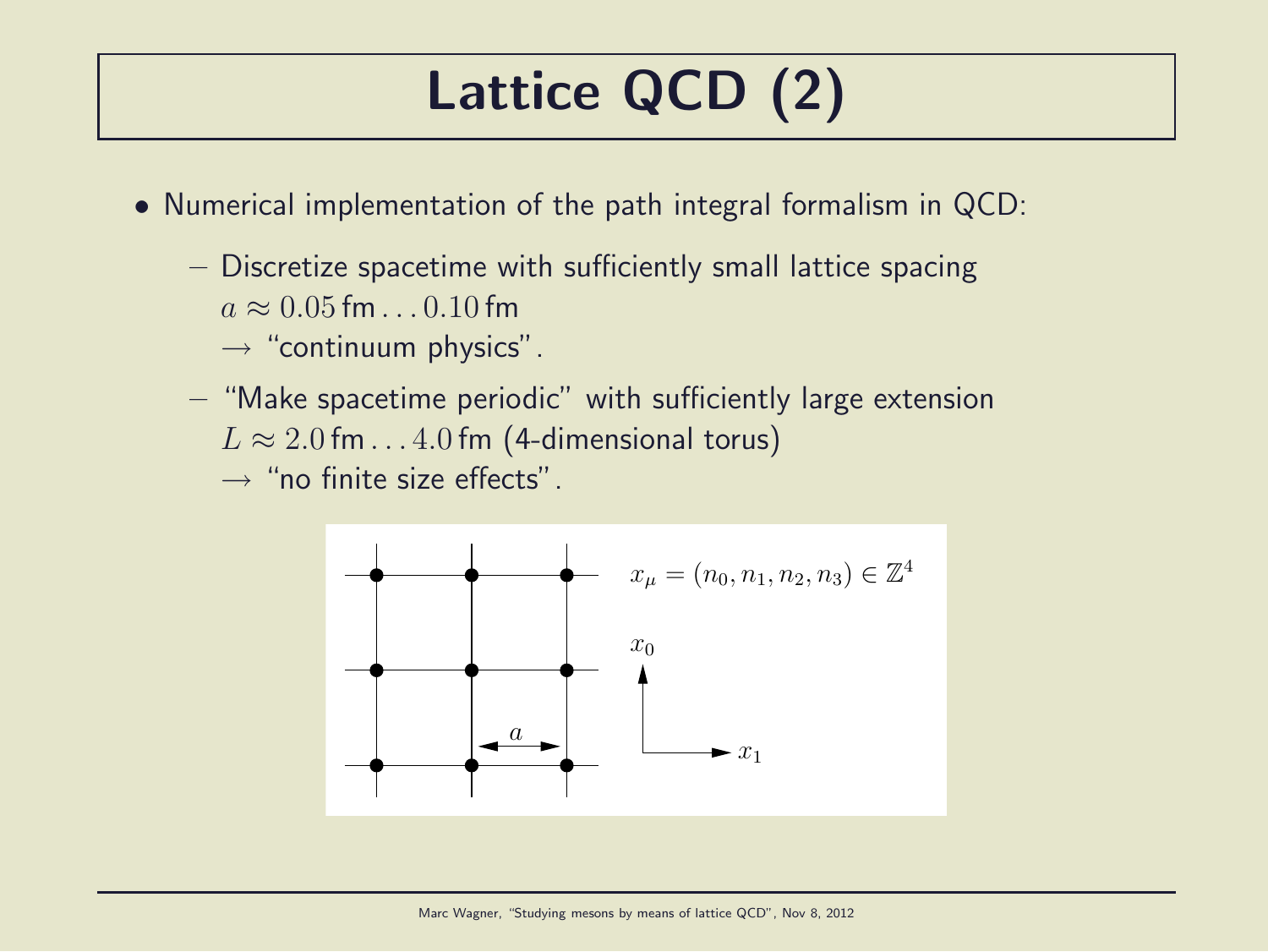# Lattice QCD (3)

- Numerical implementation of the path integral formalism in QCD:
	- After discretization the path integral becomes an ordinary multidimensional integral:

$$
\int D\psi \, D\bar{\psi} \, DA \, \ldots \quad \rightarrow \quad \prod_{x_{\mu}} \Big( \int d\psi(x_{\mu}) \, d\bar{\psi}(x_{\mu}) \, dU(x_{\mu}) \Big) \, \ldots
$$

- Typical present-day dimensionality of a discretized QCD path integral:  $* \; x_{\mu}$ :  $32^4 \approx 10^6$  lattice sites.
	- $*\,\,\psi=\psi_A^{a,(f)}$  $A^{a,(J)}$ :  $24$  quark degrees of freedom for every flavor  $(x2$  particle/antiparticle,  $x3$  color,  $x4$  spin), 2 flavors.
	- $* U = U_{\mu}^{ab}$  $\mathcal{P}_{\mu}^{ab}\colon 32$  gluon degrees of freedom  $(\times 8$  color,  $\times 4$  spin).
	- $*$  In total:  $32^4 \times (2 \times 24 + 32) \approx$   $\bf 83 \times 10^6$  dimensional integral.
	- $\rightarrow$  standard approaches for numerical integration not applicable
	- $\rightarrow$  sophisticated algorithms mandatory (stochastic integration techniques, so-called Monte-Carlo algorithms).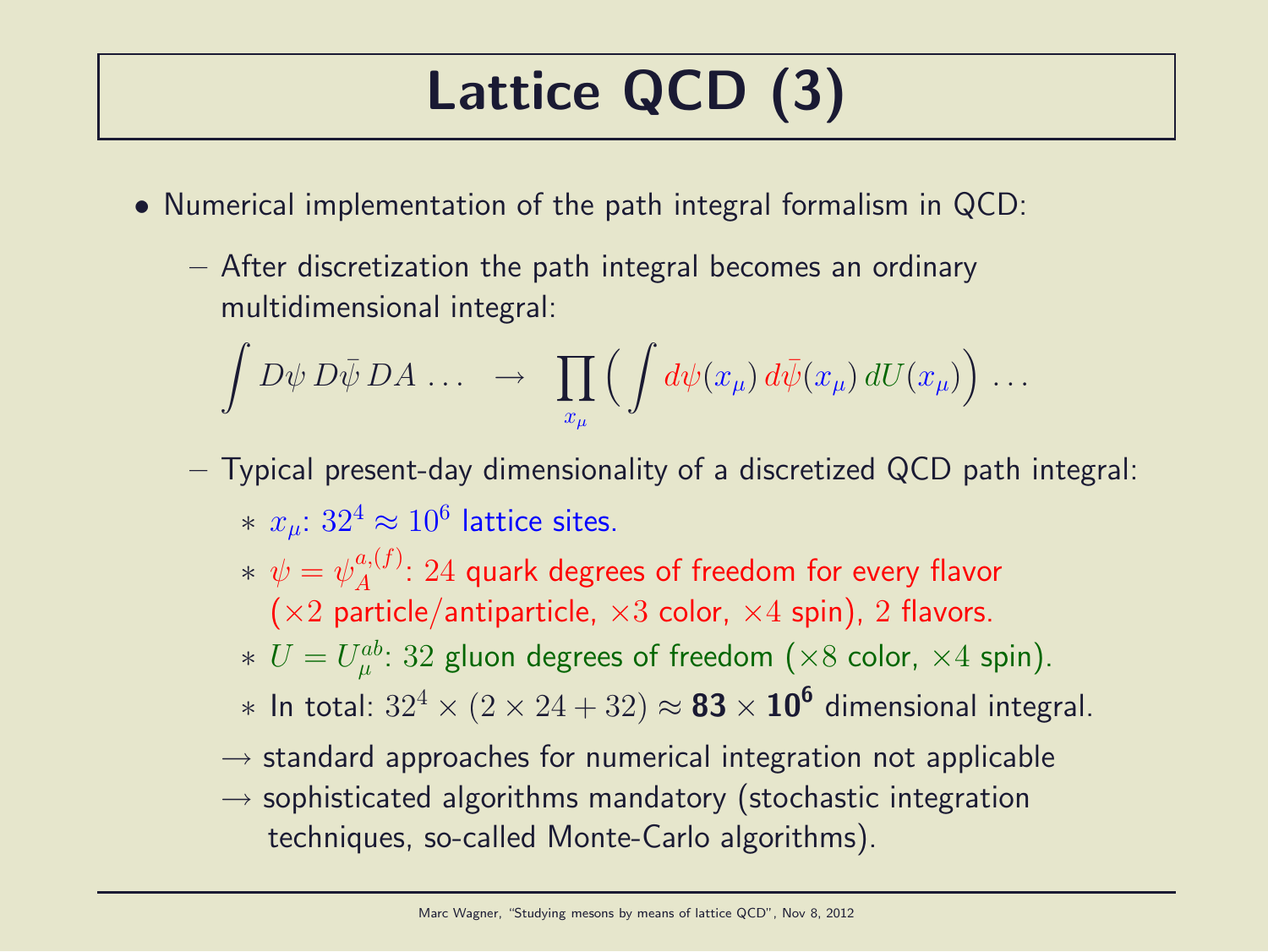#### Masses of  $D$  and  $D_s$  mesons (1)

- First preliminary results of a large scale project. [M. Kalinowski, M.W., poster at "Quark Confinement and the Hadron Spectrum X", Munich (2012)]
- D and  $D_s$  meson states computed (in the plots from left to right):
	- $-J^P=0^-: D, D_s.$  $-J^P=0^{\dagger}$ :  $D_0^*$ ,  $D_{s0}^*$ .  $-J^P=1^-: D^*, D^*_s.$  $-J^P=1^{\dagger}$ :  $D_1, D_{s1}$ .
- FAIR (PANDA):  $D/D_s$  meson spectroscopy, ...

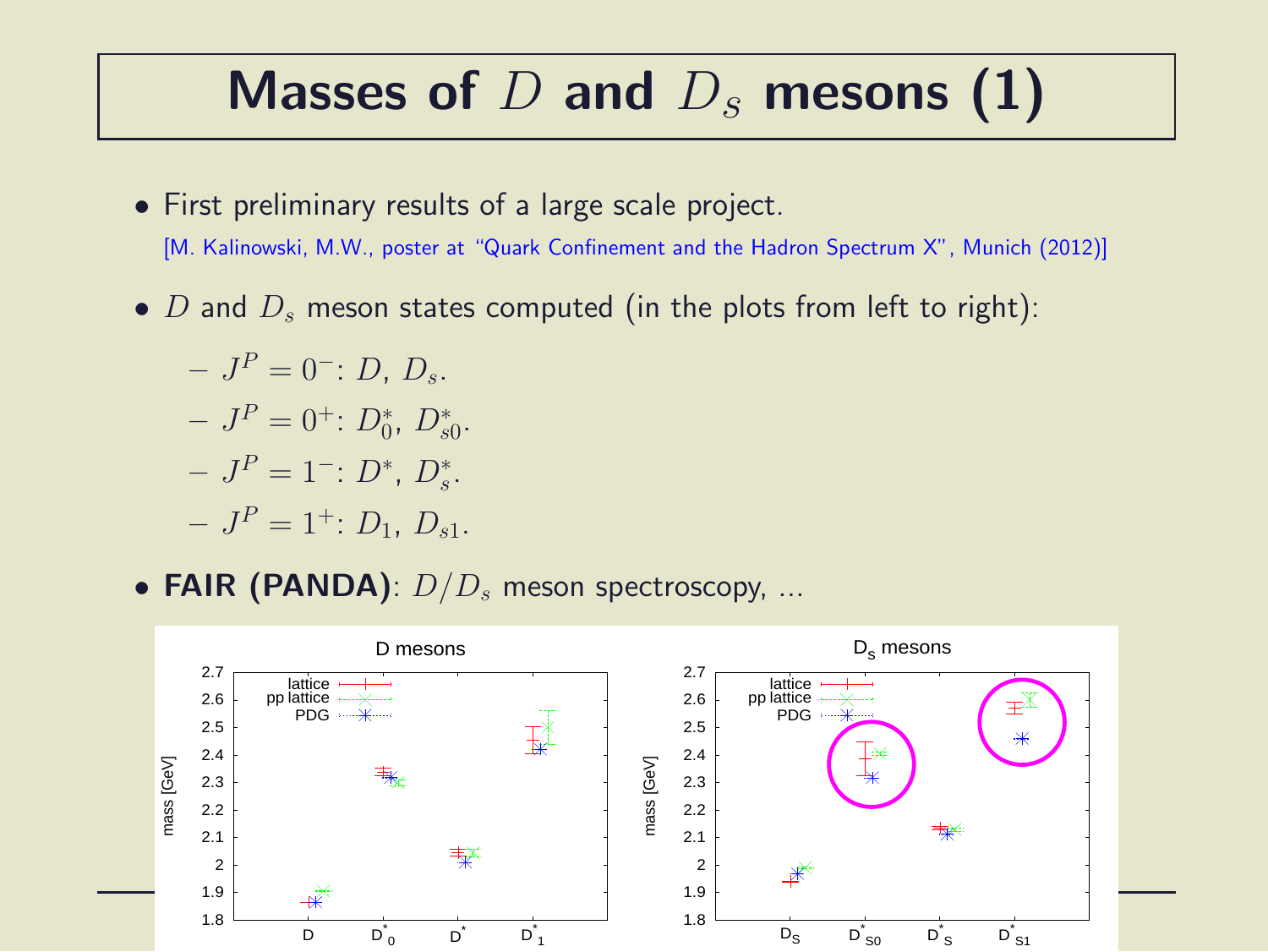### Masses of  $D$  and  $D_s$  mesons (2)

- Different lattice discretizations (red points and green points) indicate that discretization errors are  ${\,\lesssim\,}2\%$  (will be removed in the near future).
- Experimental meson masses: blue points.
	- Lattice results in agreement with experimental results for most states.
	- $-$  Disagreement only for  $D_{s0}^{\ast}$  and  $D_{s1}$ :
		- $*$  Similar disagreement, when using  $q\bar{q}$  phenomenological models.
		- ∗ Indication that an ordinary quark-antiquark picture is not valid for  $D_{s0}^{\ast}$  and  $D_{s1}$  (could be  $DK$  molecules, diquark-antidiquark pairs, ...).

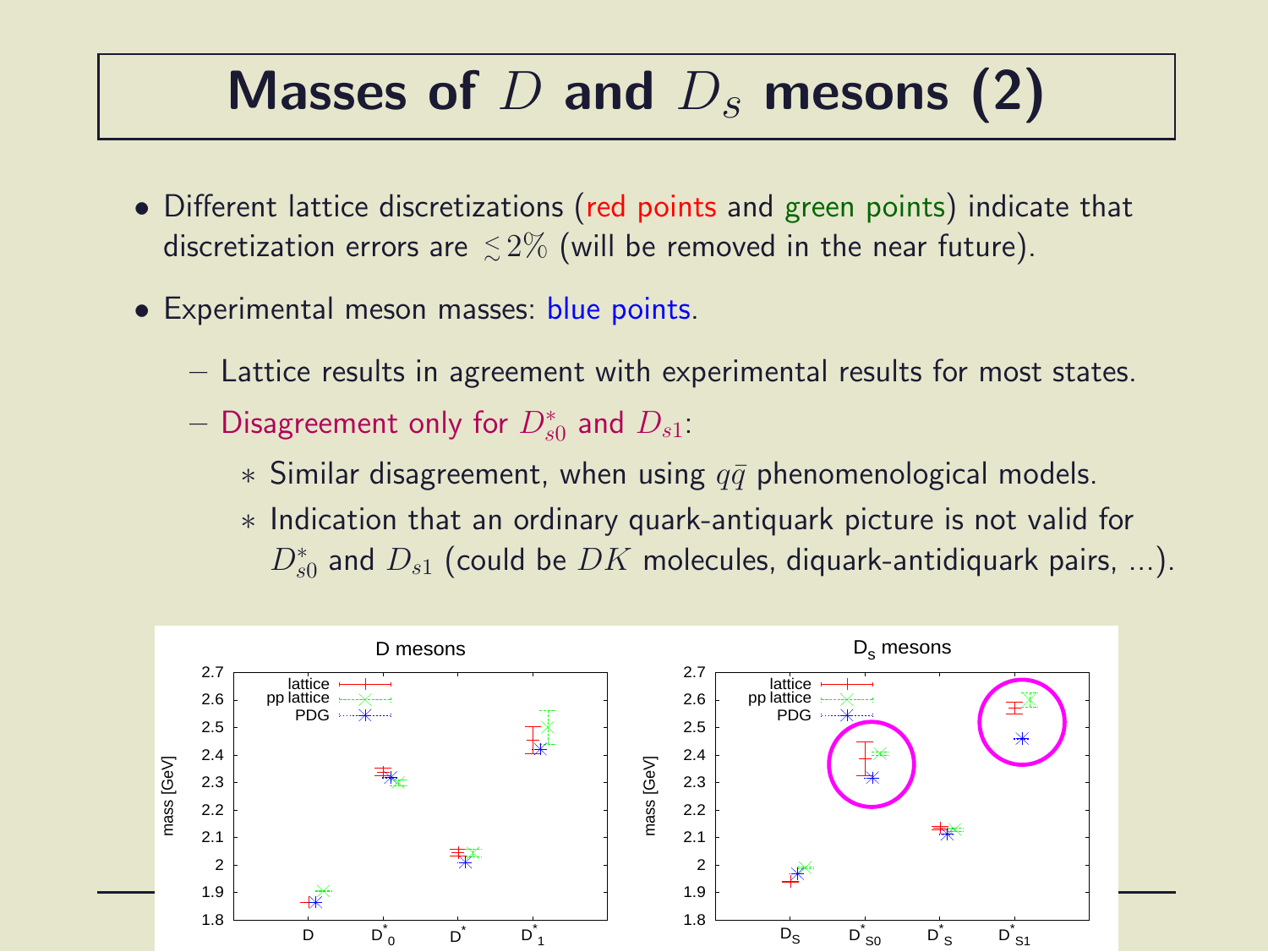### Investigating tetraquark candidates (1)

- $\bullet$   $D_{s0}^*$  and  $D_{s1}$  do not seem to be ordinary quark-antiquark states  $...$  could be four quark states, i.e. tetraquarks ...?
- Another prominent tetraquark candidate is the nonet of light scalar mesons,

$$
- \sigma \equiv f_0(500), I = 0, 400...550 \text{ MeV},
$$

 $- \kappa \equiv K_0^*(800)$ ,  $I = 1/2$ ,  $682 \pm 29$  MeV,

 $f_0(980)$ ,  $a_0(980)$ ,  $I = 0, 1, 990 \pm 20$  MeV,  $980 \pm 20$  MeV

 $(J^P=0^+),$  which is poorly understood:

- All nine states are unexpectedly light (should rather be close to the corresponding  $J^P=1^+,2^+$  states around  $1200\ldots1500$  MeV).
- The ordering of states is inverted compared to expectation:
	- ∗ E.g. in a  $q\bar{q}$  picture the  $I = 1$   $a<sub>0</sub>(980)$  states must necessarily be formed by two  $u/d$  quarks (e.g.  $a_0(980) \equiv du$ ), while the  $I = 1/2 \kappa$ states are e.g.  $\kappa \equiv \bar{s}u$ ; since  $m_s > m_{u/d}$  one would expect  $m(\kappa) > m(a_0(980))$  ... which is not the case.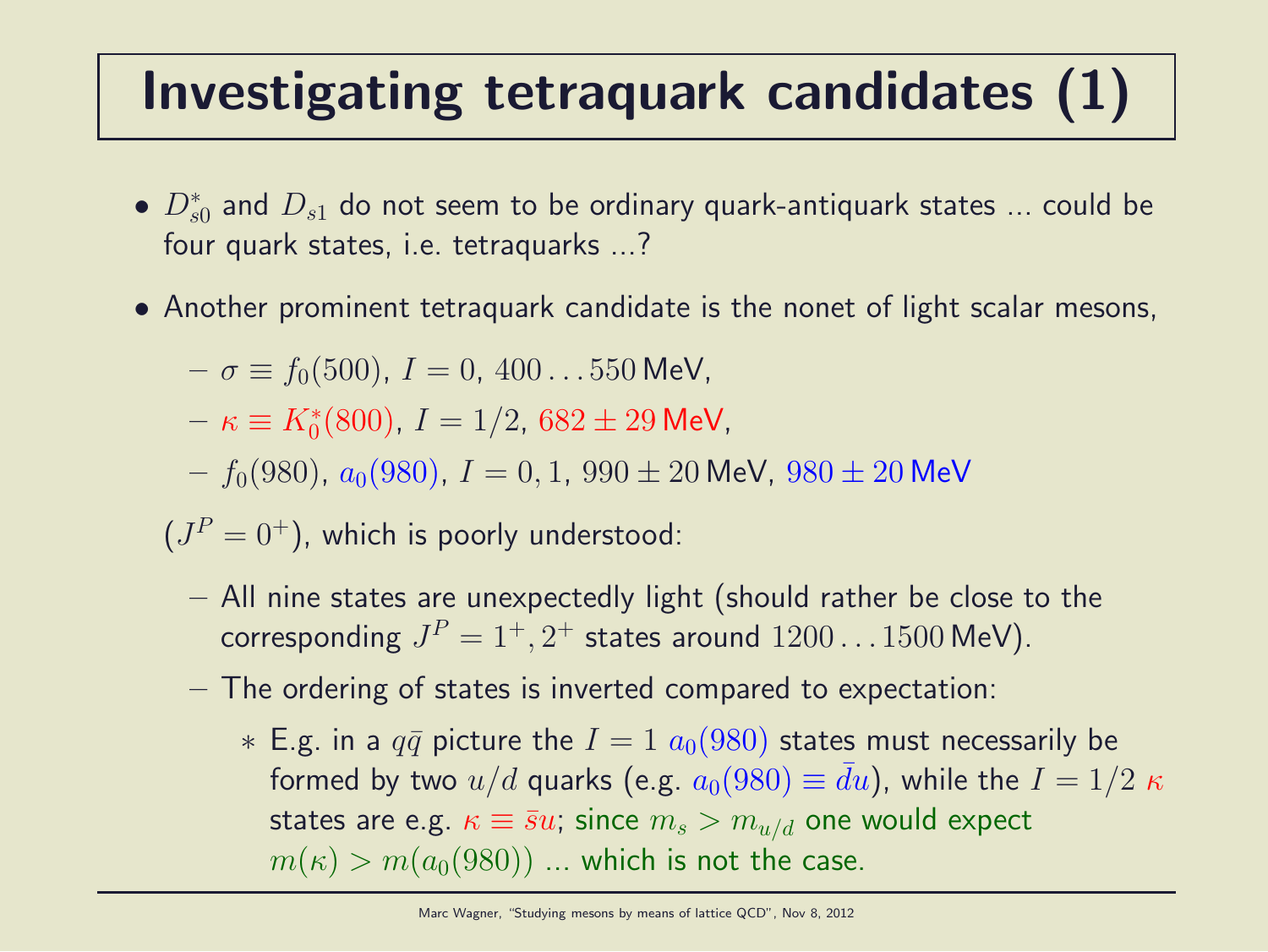### Investigating tetraquark candidates (2)

- ∗ In a tetraquark picture the quark content could be the following:  $\kappa \equiv {\bar s} l \bar l l$ , while  $a_0(980) \equiv {\bar s} l \bar l s$ ; this would naturally explain the observed ordering.
- Certain decays also support a tetraquark interpretation: e.g.  $a_0(980)$ readily decays to  $K + \bar{K}$ , which indicates that besides the two light quarks du required by  $I = 1$  also an  $s\bar{s}$  pair is present.
- $\rightarrow$  Study these states by means of lattice QCD to confirm or to rule out their interpretation in terms of tetraquarks.
- Further examples of heavy mesons, which are tetraquark candidates: charmonium states  $X(3872)$ ,  $Z(4430)^{\pm}$ ,  $Z(4050)^{\pm}$ ,  $Z(4250)^{\pm}$ , ...
- FAIR (PANDA): charmonium spectroscopy,  $D/D_s$  meson spectroscopy, search for gluonic excitations (light scalar mesons), ...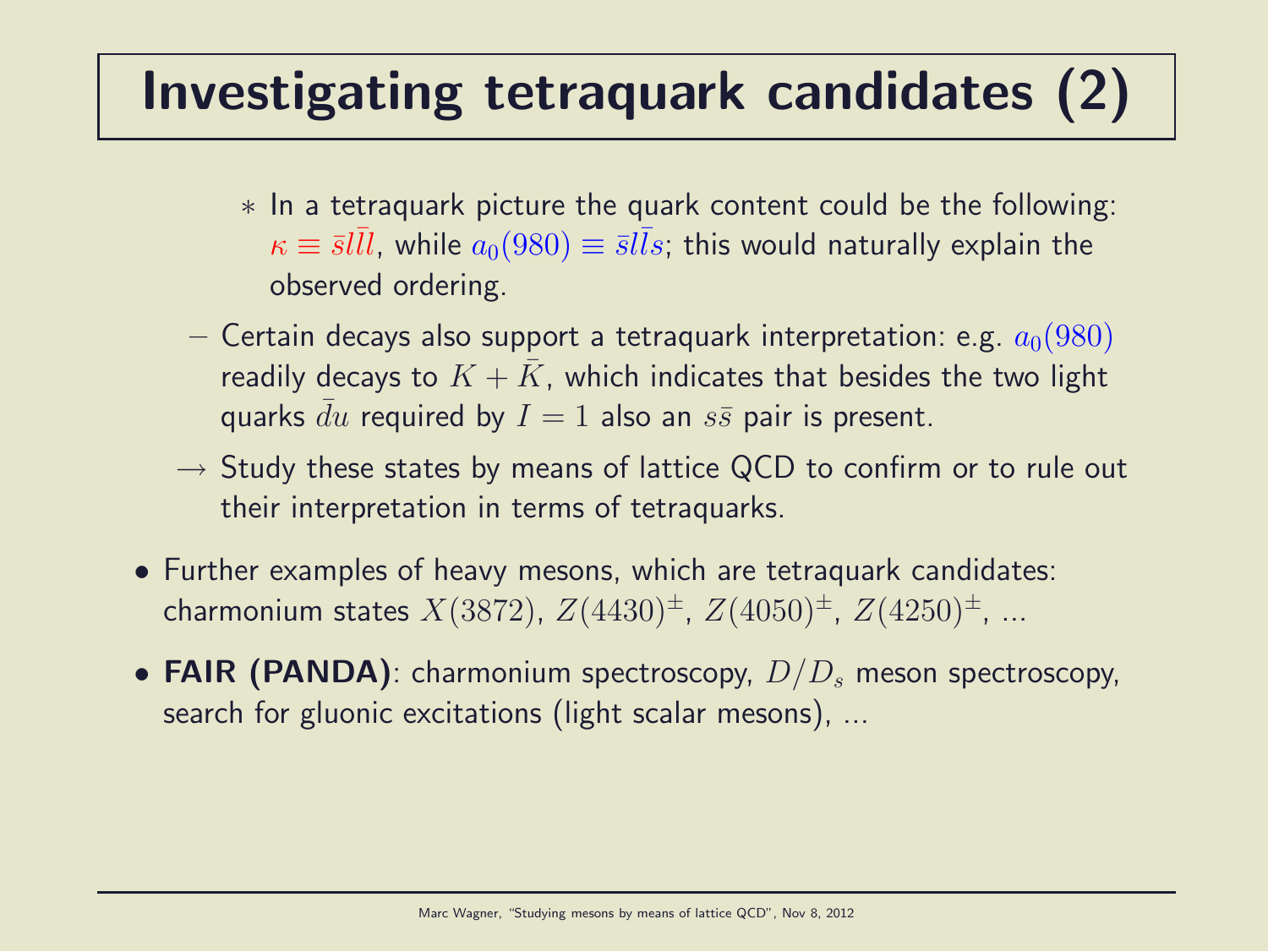### Investigating tetraquark candidates (3)

- $\bullet$  Tetraquark operators for  $a_0(980)$  (quantum numbers  $I(J^P)=1(0^+))$ :
	- Needs two light quarks due to  $I = 1$ , e.g. ud.
	- $a_0(980)$  decays to  $KK$  ... suggests an  $s\bar{s}$  component.
	- Molecule type (models a bound  $KK$  state):

$$
\mathcal{O}_{a_0(980)}^{K\bar{K} \text{ molecule}} \quad = \quad \int d^3x \, \Big( \bar{s}(\mathbf{x}) \gamma_5 u(\mathbf{x}) \Big) \Big( \bar{d}(\mathbf{x}) \gamma_5 s(\mathbf{x}) \Big).
$$

– Diquark type (models a bound diquark-antidiquark):

$$
\mathcal{O}_{a_0(980)}^{\text{diquark}} \hspace{2mm} = \hspace{2mm} \int d^3x \hspace{0.05mm} \Big( \epsilon^{abc} \bar{s}^b(\mathbf{x}) C \gamma_5 \bar{d}^{c,T}(\mathbf{x}) \Big) \Big( \epsilon^{ade} u^{d,T}(\mathbf{x}) C \gamma_5 s^e(\mathbf{x}) \Big).
$$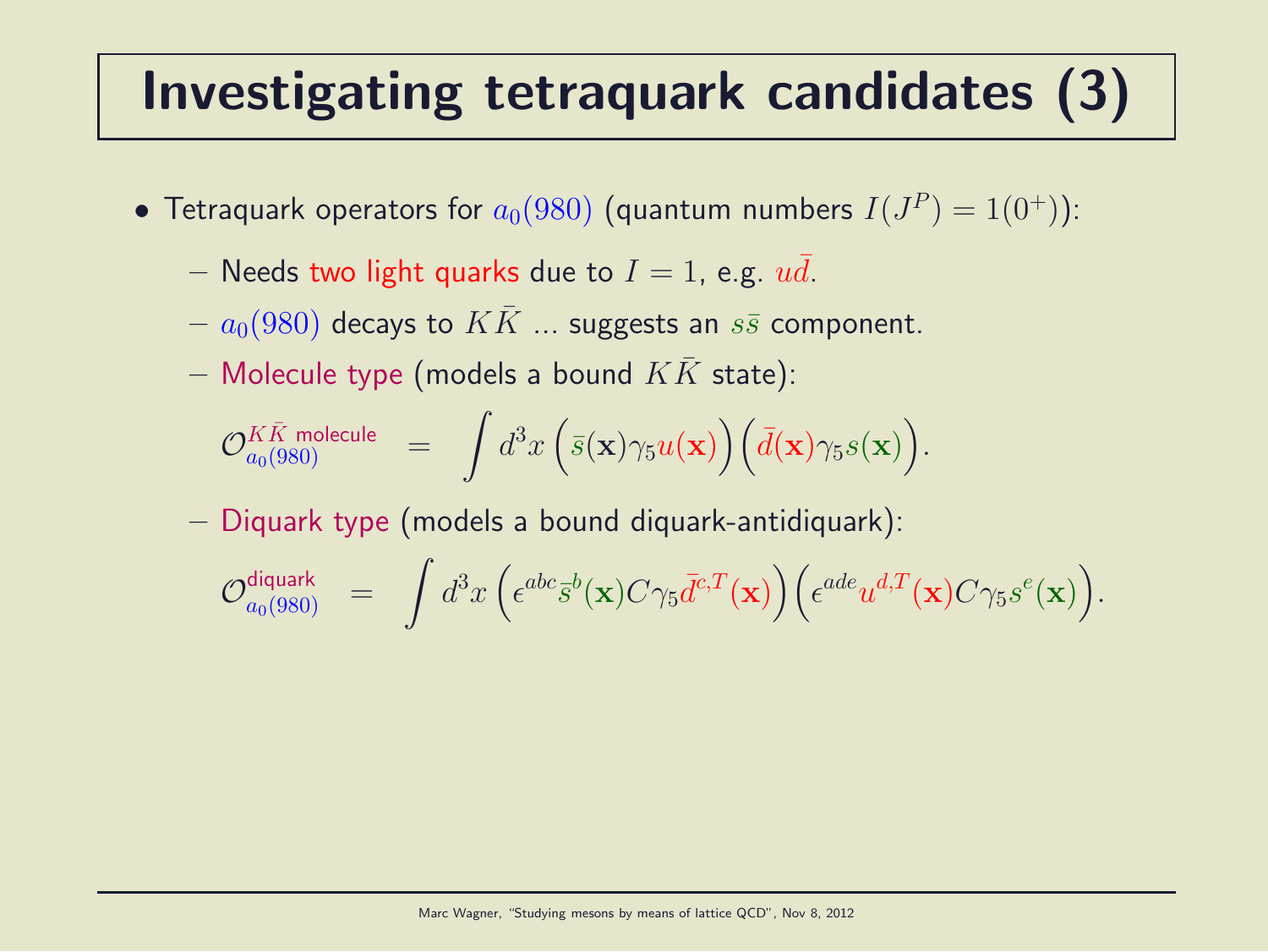### Investigating tetraquark candidates (4)

• Note that there are also two-particle states, which have the same quantum numbers as  $a_0(980)$ ,  $I(J^P) = 1(0^+)$ ,

 $- K + K$  (m(K)  $\approx 500$  MeV),

 $-\eta + \pi$   $(m(\eta) \approx 700$  MeV,  $m(\pi) \approx 300$  MeV in our lattice setup),

which are both around the expected  $a_0(980)$  mass  $980 \pm 20$  MeV  $\rightarrow$  appropriate two-particle operators are needed:

- Two particle 
$$
K + \bar{K}
$$
 type:

$$
\mathcal{O}^{K+\bar{K} \text{ two-particle}}_{a_0(980) \text{ quantum numbers}} \quad = \quad \Big( \int d^3x \, \bar{s}({\bf x}) \gamma_5 u({\bf x}) \Big) \Big( \int d^3y \, \bar{d}({\bf y}) \gamma_5 s({\bf y}) \Big).
$$

- Two particle 
$$
\eta + \pi
$$
 type:

$$
\mathcal{O}_{a_0(980)\;\text{quantum numbers}}^{\eta+\pi\;\text{two-particle}}\quad =\quad \Big(\int d^3x\, \bar s({\bf x})\gamma_5 s({\bf x})\Big) \Big(\int d^3y\, \bar d({\bf y})\gamma_5 u({\bf y})\Big).
$$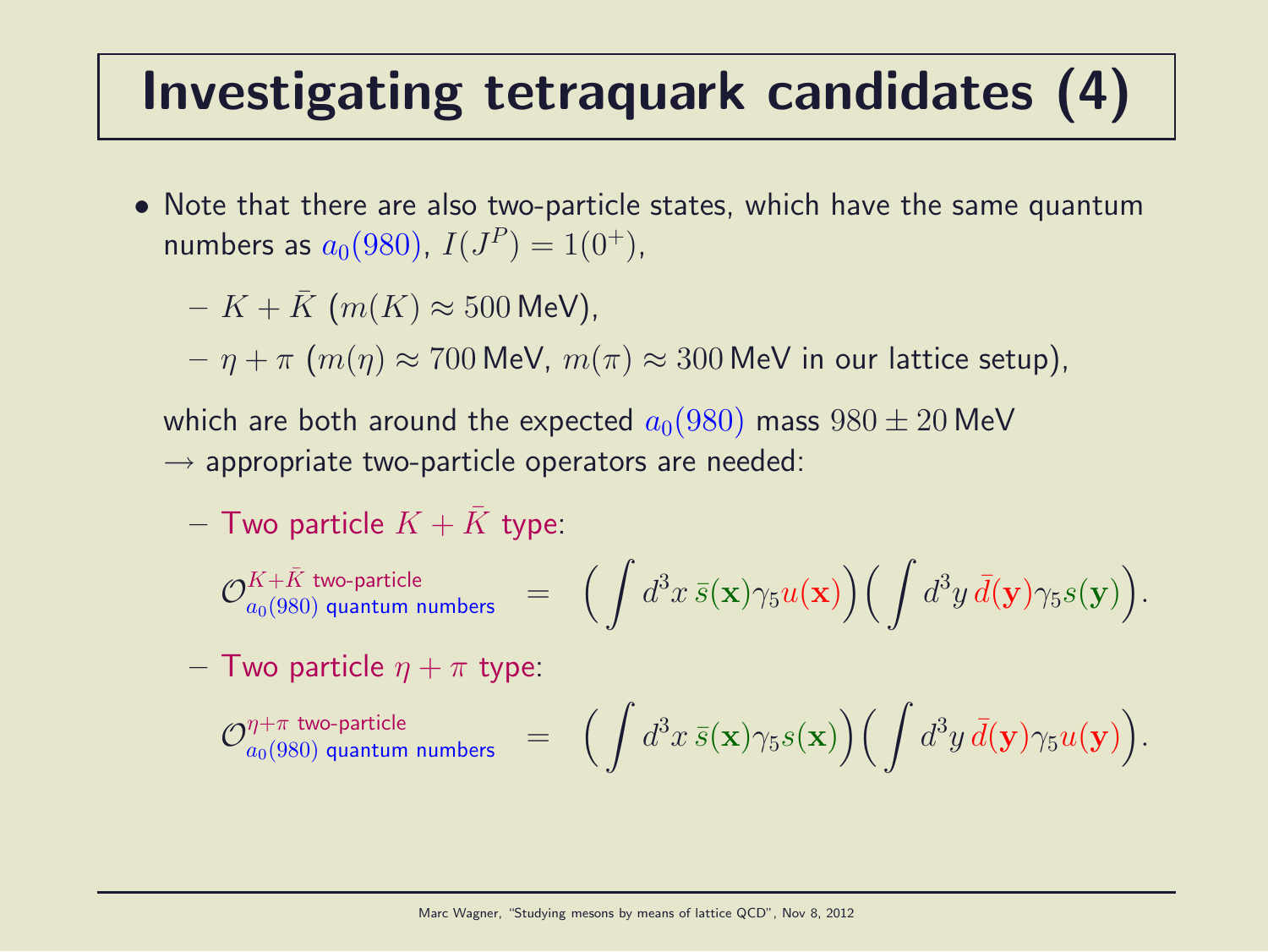### Investigating tetraquark candidates (5)

- Current status of our computations:
	- $-$  There are two states around the expected  $a_0(980)$  mass  $980 \pm 20$  MeV:

 $*$  one has  $\, \gtrsim \! 95\%$  operator content "two-particle  $\eta + \pi$ ",

- $*$  the other has  $~{ }_\sim^>95\%$  operator content "two-particle  $K+\bar K$ " .
- $-$  Higher states have energies  $~{_\sim}~1700\,{\rm MeV}$  (consistent with two-particle  $\eta + \pi$  and  $K + K$  excitations with one relative quantum of momentum).
- Conclusions:  $a_0(980)$  is not a strongly bound four-quark state ... probably a rather unstable resonance.
- Similar results for  $\kappa$ .
	- [M.W., C. Alexandrou, J. O. Daldrop, M. Dalla Brida, M. Gravina, L. Scorzato, C. Urbach, C. Wiese, talk at "Quark Confinement and the Hadron Spectrum X", Munich (2012)]
- Investigation of  $a_0(980)$  as a resonance ongoing (very challenging in lattice QCD).

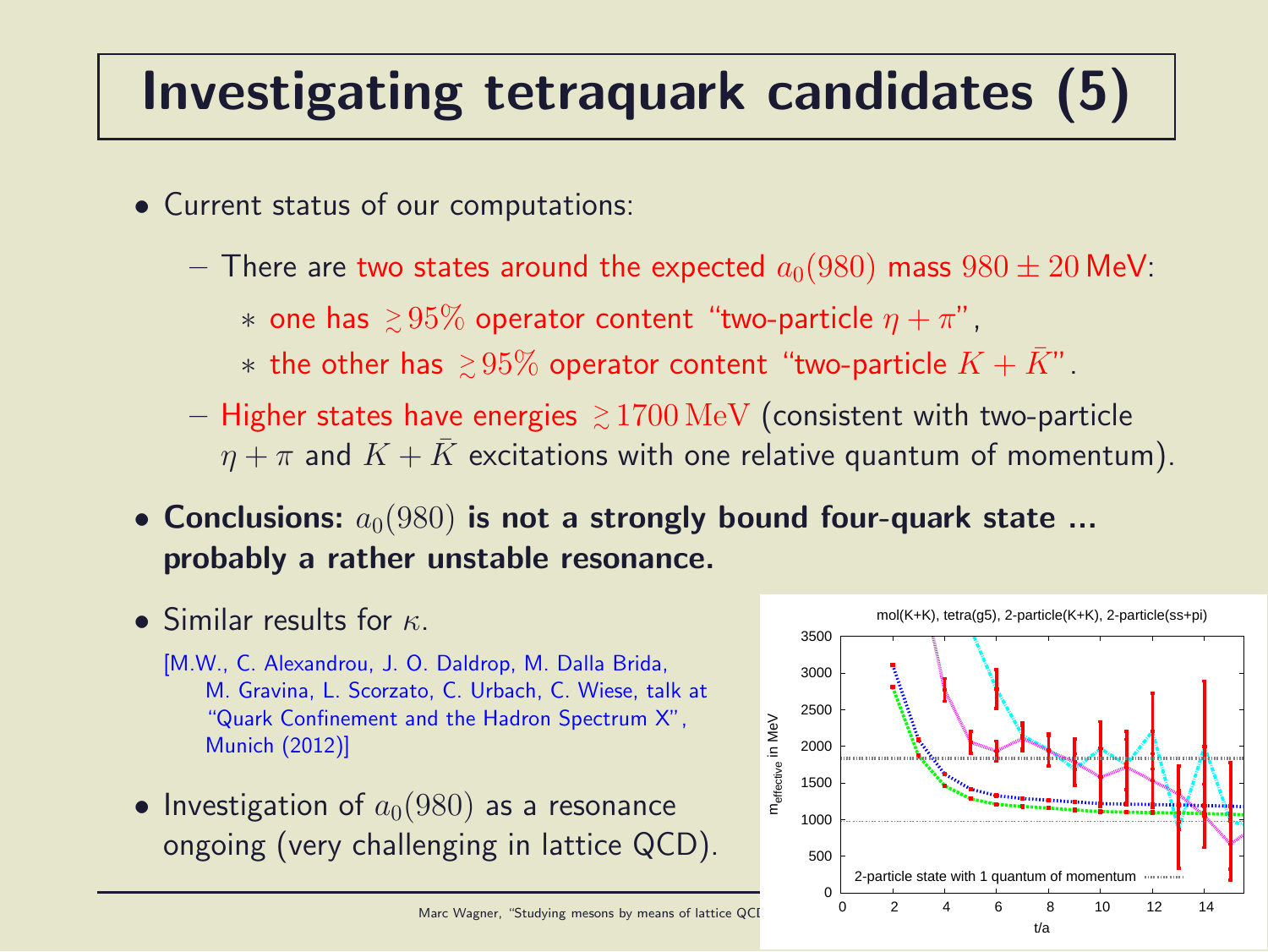# Heavy-heavy-light-light tetraquarks (1)

- Study possibly existing  $QQ\bar{q}\bar{q}$  (heavy-heavy-light-light) tetraquark states:
	- Use the static approximation for the heavy quarks  $QQ$  (reduces the necessary computation time significantly).
	- Most appropriate for  $QQ \equiv bb$ .
	- Could also yield information about  $QQ \equiv cc$ .
- Proceed in two steps:
	- (1) Compute the potential of two heavy quarks  $QQ$  in the background of two light antiquarks  $\bar{q}\bar{q}$  by means of lattice QCD

 $\rightarrow$  many different channels/quantum numbers.

[M.W., PoS LATTICE 2010, 162 (2010) [arXiv:1008.1538 [hep-lat]]] [M.W., Acta Phys. Polon. Supp. 4, 747 (2011) [arXiv:1103.5147 [hep-lat]]]

 $(2)$  Solve the non-relativistic Schrödinger equation for the relative coordinate of the heavy quarks  $QQ$ .

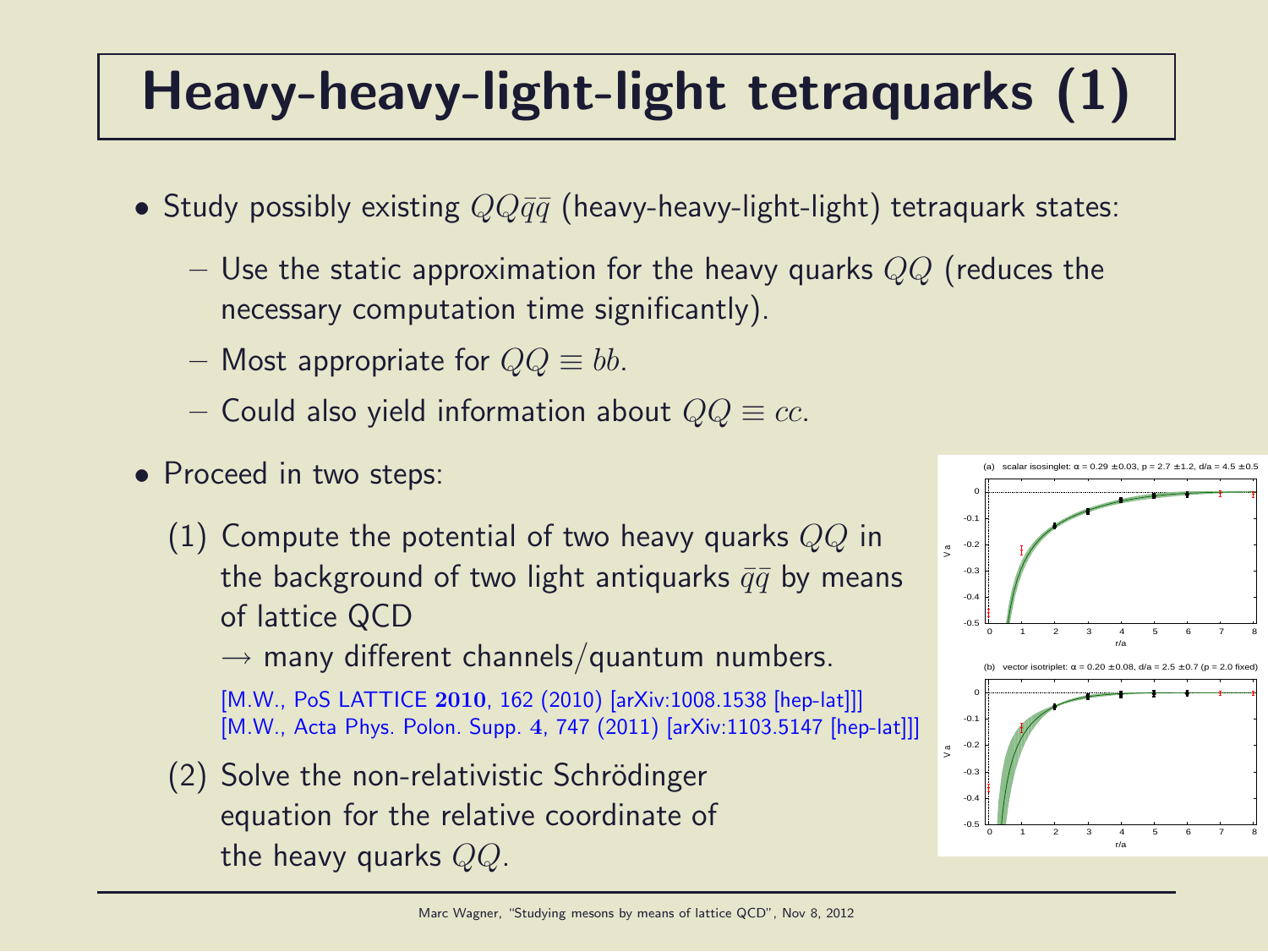## Heavy-heavy-light-light tetraquarks (2)

- Clear indication for a bound state for  $QQ \equiv bb$  in a specific channel:
	- $-$  Quantum numbers:  $I(J^P)=0(0^+) \, , \, 0(1^+)$  (degeneracy with respect to the heavy quark spin).
	- Binding energy:  $E \approx -50$  MeV.

[P. Bicudo, M.W., arXiv:1209.6274 [hep-ph]]

- No four-quark binding in other channels.
- Next steps:



- Extend these investigations to the experimentally more interesting case of  $QQ$  (instead of  $QQ$ ).
- Statements about  $QQ = cc$  and  $Q\overline{Q} = c\overline{c}$  (instead of  $QQ = bb$  and  $Q\overline{Q} = b\overline{c}b$ ).
- FAIR (PANDA): charmonium spectroscopy, ...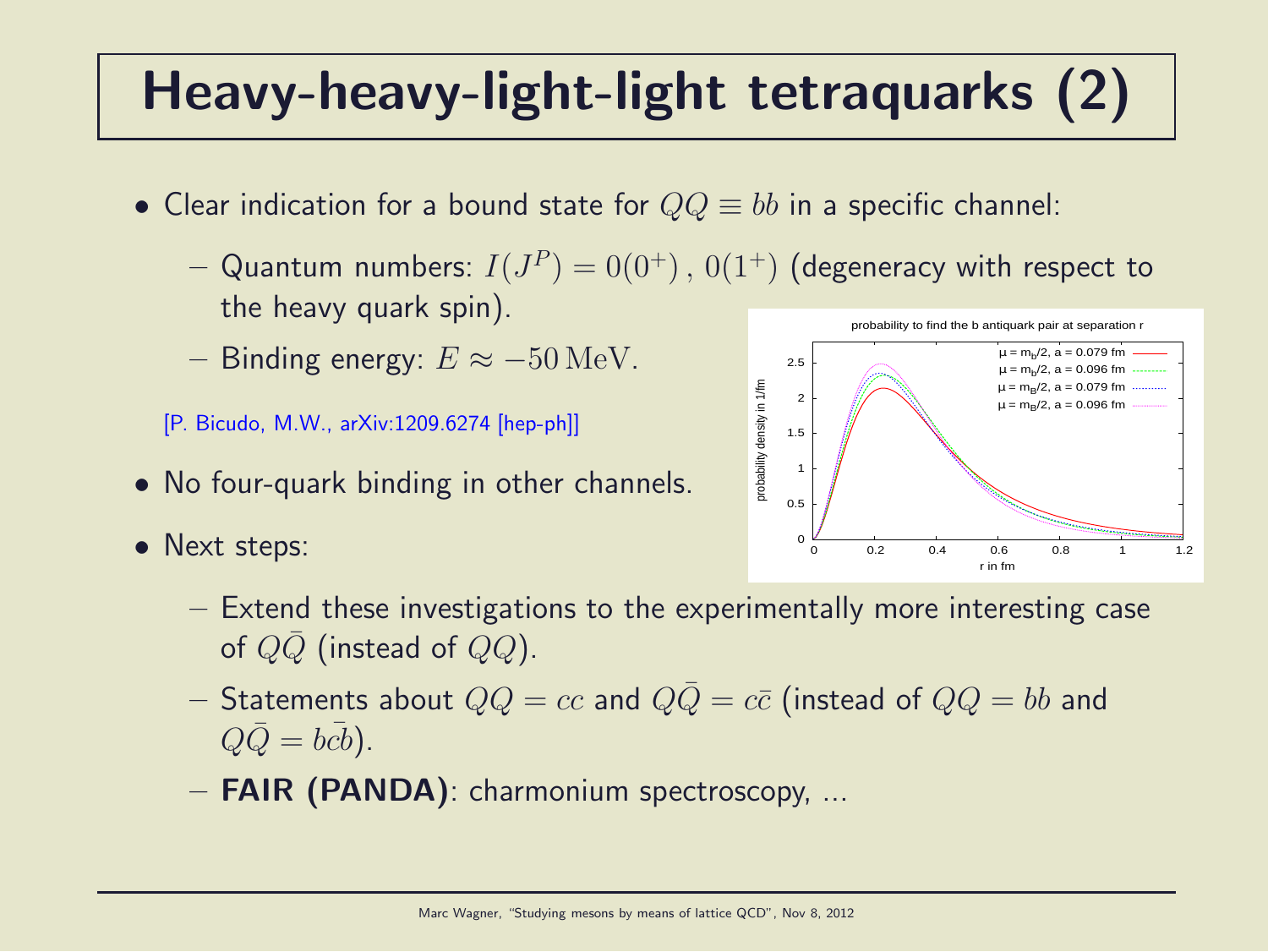# Further ongoing/planned projects (1)

- Develop/optimize numerical methods, to increase statistical precision of "lattice meson results".
	- [C. Wiese, M.W. "Efficient computation of meson and four-quark-correlation functions," in preparation]
- Determine resonance parameters of unstable mesons (e.g. the previously discussed  $a_0(980)$  and  $\kappa$ ).
	- [Ongoing: C. Alexandrou, J. O. Daldrop, M. Dalla Brida, M. Gravina, L. Scorzato, C. Urbach, M.W., C. Wiese]
- Study glueballs and their mixing with light scalar mesons.
	- [A. Uenver, "Numerische Bestimmung von Glueball-Massen mit SU(2) Gittereichtheorie," bachelor thesis GU Frankfurt am Main (2012)]
- Study mesons with gluonic excitations (hybrids).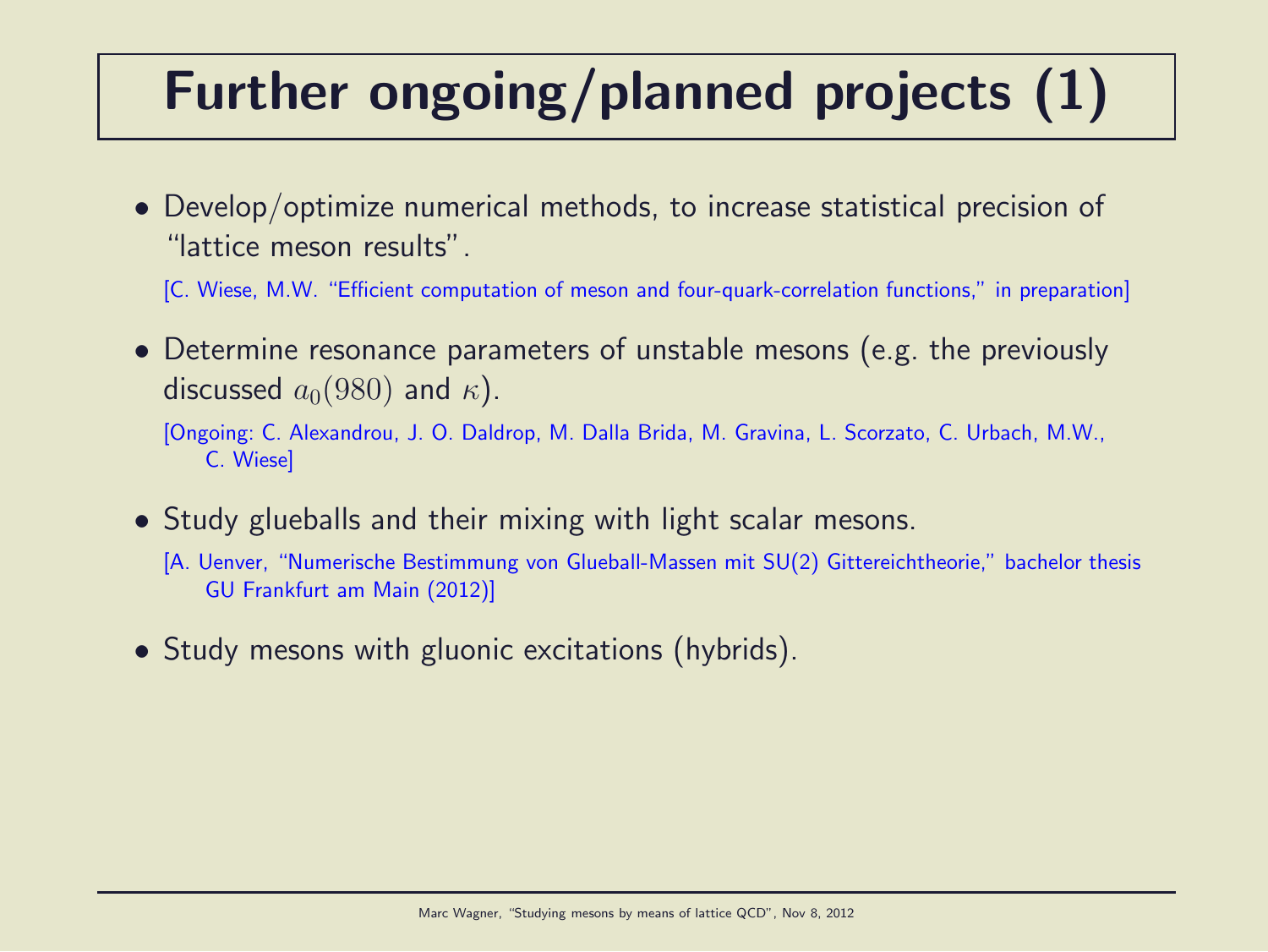# Further ongoing/planned projects (2)

- Combine lattice methods with model calculations for mesons: computation of inhomogeneous condensates in the parity doublet model (cf. talk of
	- F. Giacosa at 17:30)
	- $\rightarrow$  joint project together with Expert Group 2.

[Ongoing: F. Giacosa, A. Heinz, D. Rischke, J. Scheunert, M.W.]

- Study the strong force between a quark and an antiquark.
	- [K. Jansen, F. Karbstein, A. Nagy, M.W., " $\Lambda_{MS}$  from the static potential for QCD with  $n_f = 2$  dynamical quark flavors," JHEP 1201, 025 (2012) [arXiv:1110.6859 [hep-ph]]]
	- [F. Bruckmann, S. Dinter, E. -M. Ilgenfritz, B. Maier, M. Muller-Preussker, M.W., "Confining dyon gas with finite-volume effects under control," Phys. Rev. D 85, 034502 (2012) [arXiv:1111.3158 [hep-ph]]]
	- [M.W., O. Philipsen, "Definitions of a static SU(2) color triplet potential," talk at "Quark Confinement and the Hadron Spectrum X", Munich (2012)]